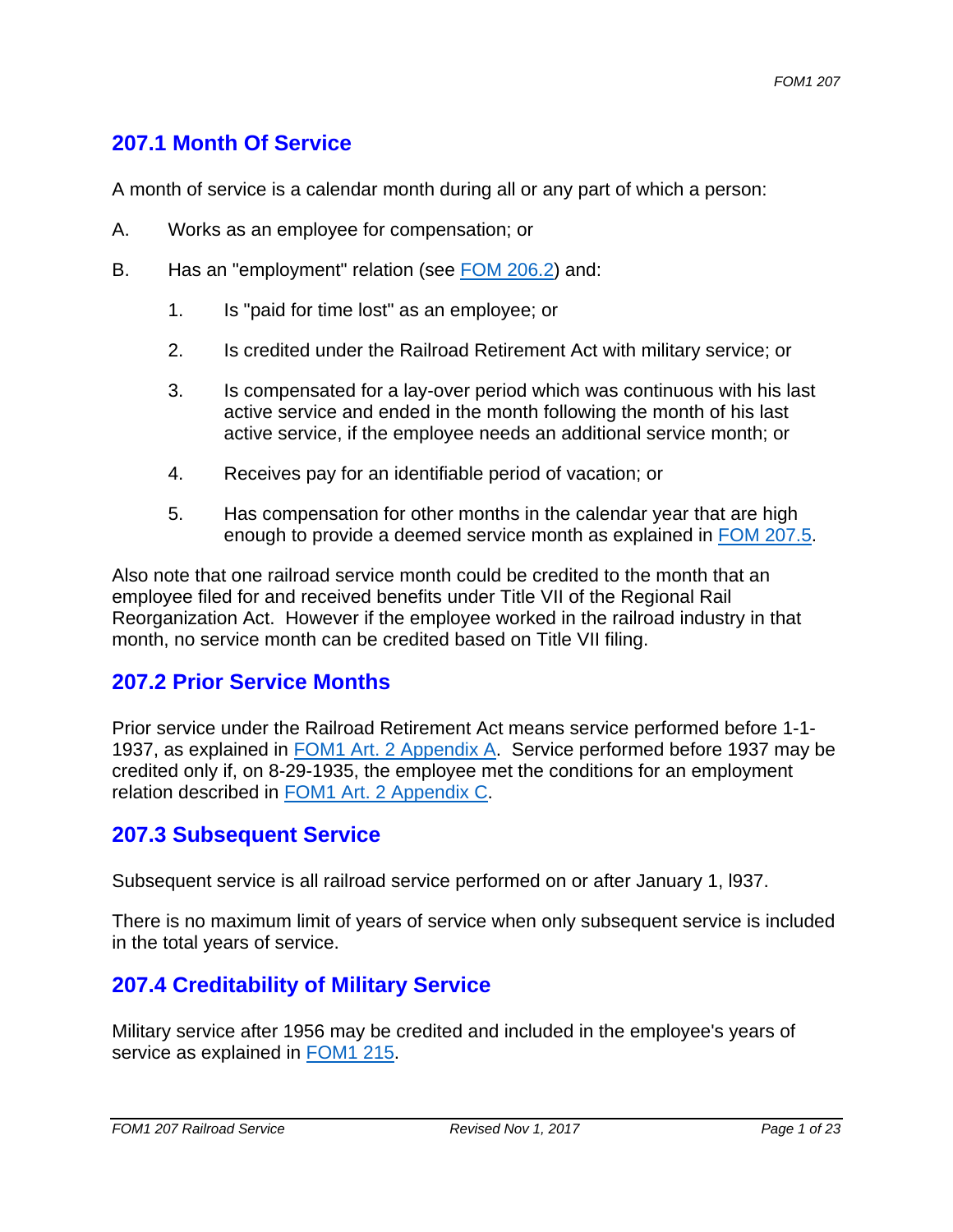# **207.5 Deemed Service Months**

#### **207.5.1 Deemed Service Month Requirements**

Effective for earnings years 1985 or later, a person who had an employment relation (see FOM1 206.2), or was an employee representative in months in which he did not perform railroad service or did not have creditable "Pay for Time Lost," may be deemed to have extra railroad service months.

The following criteria must be met for an employee to be credited with deemed service months:

- The employee's total compensation for the calendar year exceeds 1/12th of the Tier 2 yearly compensation maximum times the number of actual railroad service months (based on actual railroad service or "Pay for Time Lost"); and
- There are months in the calendar year in which the employee or employee representative had no railroad compensation and has an employment relation.

No deemed service months can be credited after an employment relation ends. An employment relation ends with:

- The employee's retirement annuity ABD;
- The date the employee relinquished job rights in order to receive a separation allowance; or
- The date of the employee's death.

The date of separation (DOS) reported by the employer when an employee receives a separation allowance is used when determining deemed service months. The date rights relinquished (DRR) an employee claims on his or her application is not used. See the following two examples.

EXAMPLE 1: For 2006, the employee had 7 reported service months for January through July and the maximum Tier 2 yearly compensation of \$69,900.00. No service months or compensation were reported for 2007 or 2008.

The employee applies for a retirement annuity on 05/28/2008 and his ABD is 06/01/2008. He claims a DRR of 07/31/2006, his last day of railroad service, on his application. There is no reported DOS, because he did not receive a separation allowance. The only DRR information is what the employee claimed on his application. Therefore, it is not considered in the deemed service month determination. August through December of 2006 can be credited as deemed service months.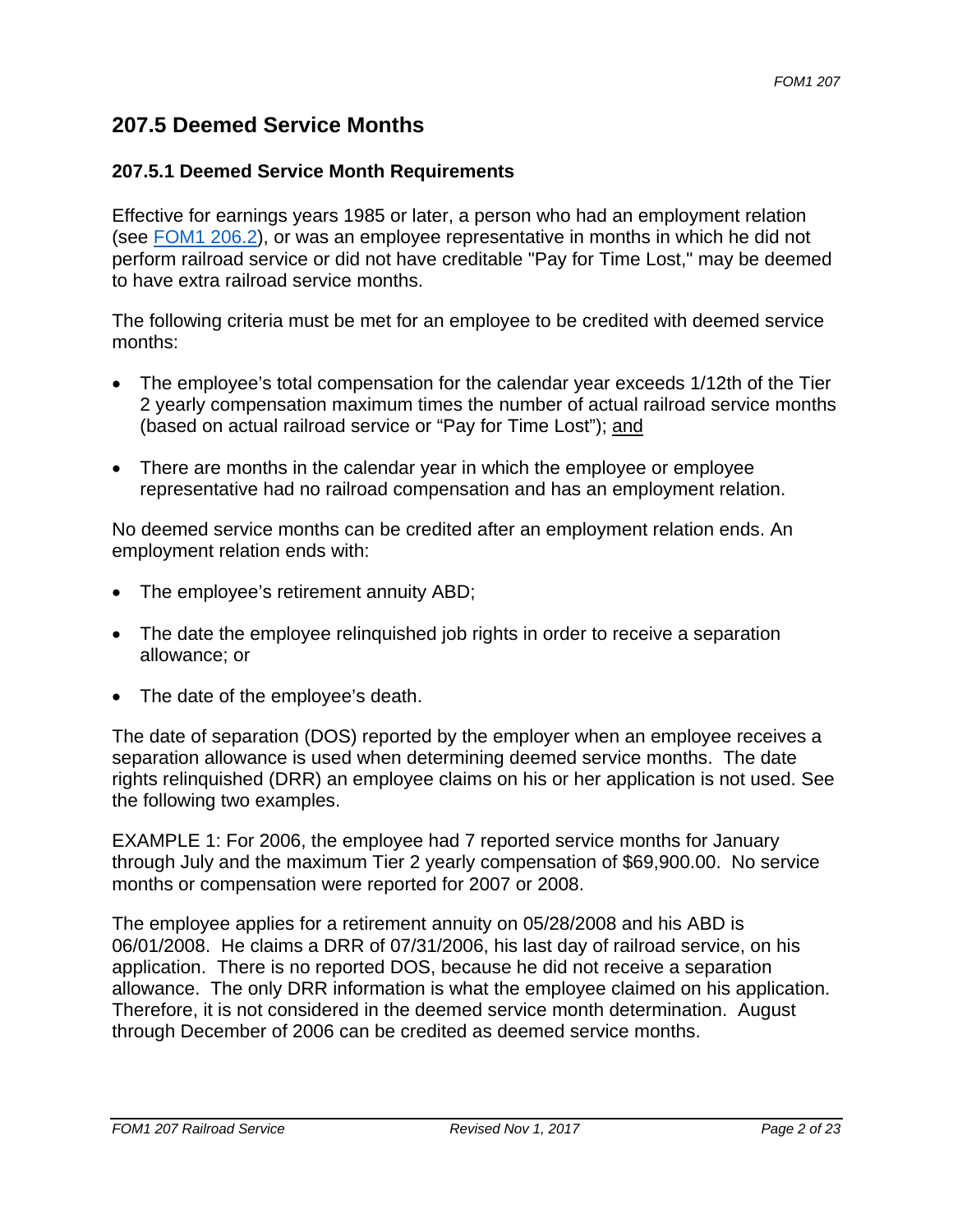EXAMPLE 2: Same facts as above, except the employee received a separation allowance payment on 07/14/2006. That is the date the employer reported as both the DOS and DRR. Therefore, no deemed service months can be credited after July 2006.

An employment relation cannot exist for deemed service months if the employee's last railroad service was outside of the U.S. and the service was not creditable under the RRA.

In survivor cases, a deemed service month can be given for the month in which the employee dies, provided all of the above requirements are met. A deemed service month cannot be given for any month after the month of death.

### **207.5.2 When the Deemed Service Determination Is Made**

Deemed service months are credited mechanically when annual service and compensation reports are posted to EDM, and there is enough information available in EDM and other RRB databases for the deeming program to establish employment relation.

When the deeming program cannot establish employment relation mechanically, the Compensation and Employer Services (CES) in Assessment and Training (A&T) releases a Form GL-99, "Employer's Deemed Service Months Questionnaire," to the employer to verify employment relation in the deemable months (see CCOM 605). When the GL-99 is returned, CES posts a deemed service month on EDM for each potential deemed month in which the employer indicates the employee had an employment relation.

### **207.5.3 How Number of Deemed Service Months are Determined**

The following formula is used to calculate the total number of deemed service months that may be credited.

- 1. Railroad compensation is credited at the rate of 1/12 of the Tier 2 yearly maximum for each month the employee or employee representative actually worked in railroad service:
	- a. Yearly T2 max.  $\div$  12 = monthly max.
	- **b. Monthly max. x mos. worked = credited comp.**
- 2. The railroad compensation amount that exceeds the credited compensation in Step 1 (up to the Tier 2 yearly maximum) is divided by 1/12 of the Tier 2 yearly compensation maximum (i.e., the monthly max.). The result is the number of deemed service months that may be credited, with any fraction rounded up to the next full number.

#### (Earned comp. – credited comp.)  $\div$  monthly max. = deemed service months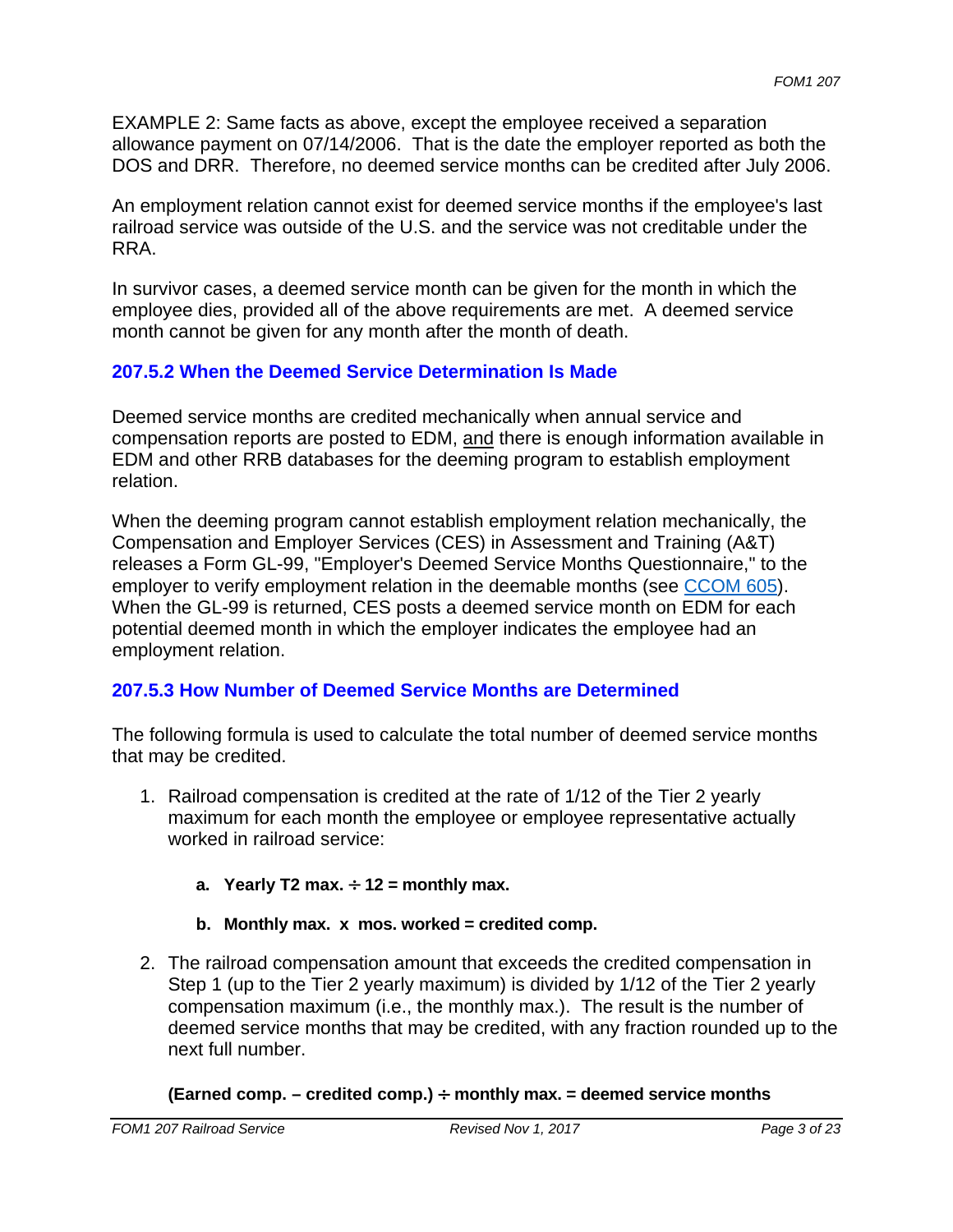The number of deemed service months cannot exceed the number of months in which the employee had no compensation and had an employment relation. Deemed service months are always credited to the first deemable months in the calendar year.

EXAMPLE: The employee worked all months in 2007 and is on leave of absence for the months of January through March 2008. His leave of absence maintained his employment relation. He is recalled April 5, 2008 and works each month through December 2008. He earned \$68,500.00 for the months he worked. \$75,900.00 is the 2008 Tier 2 yearly maximum.

- 1.  $75,900 \div 12 = 6,325$  (monthly max.)
- 2.  $6,325 \times 9$  (mos. worked) = 56,925 (credited comp.)
- 3.  $68,500$  (total earned)  $-56,925 = 11,575$  (amt. exceeding credited comp.)
- 4. 11,575  $\div 6,325 = 2 (1.83$  rounded up)

The employee is entitled to two deemed service months for January and February (the first deemable months of the year).

# **207.6 Deemed Service Months - Special Handling Situations**

# **207.6.1 Decrease In Deemed Service Months (RESCUE Code 5)**

In some cases, deemed service months that were included in the initial annuity calculation may be mechanically removed after the final award was paid. This will cause a RESCUE Code 5 reject, because the decrease in service months will also decrease the employee's Tier 2.

EXAMPLE: For 2004, eight service months for January through August for 2004 and the maximum yearly Tier 2 compensation of \$65,100.00 were reported for the employee. No service months or compensation were reported for 2005. The employee has a total of 366 reported service months through August 2004.

He applies for a retirement annuity on 12/28/2005. The annuity is paid final on 03/03/2006 with an ABD of 02/01/2006. The G-90 used to pay the final award, dated 01/06/2006, shows September through December 2004 as deemed service months. This gives the employee a total of 370 service months, which are included in the annuity calculation.

The case rejects as a Code 5 in a subsequent RESCUE run. The RESCUE G-90 shows that the 4 deemed service months that were initially credited in 2004 were removed.

## **Case Handling**

 *FOM1 207 Railroad Service Revised Nov 1, 2017 Page 4 of 23*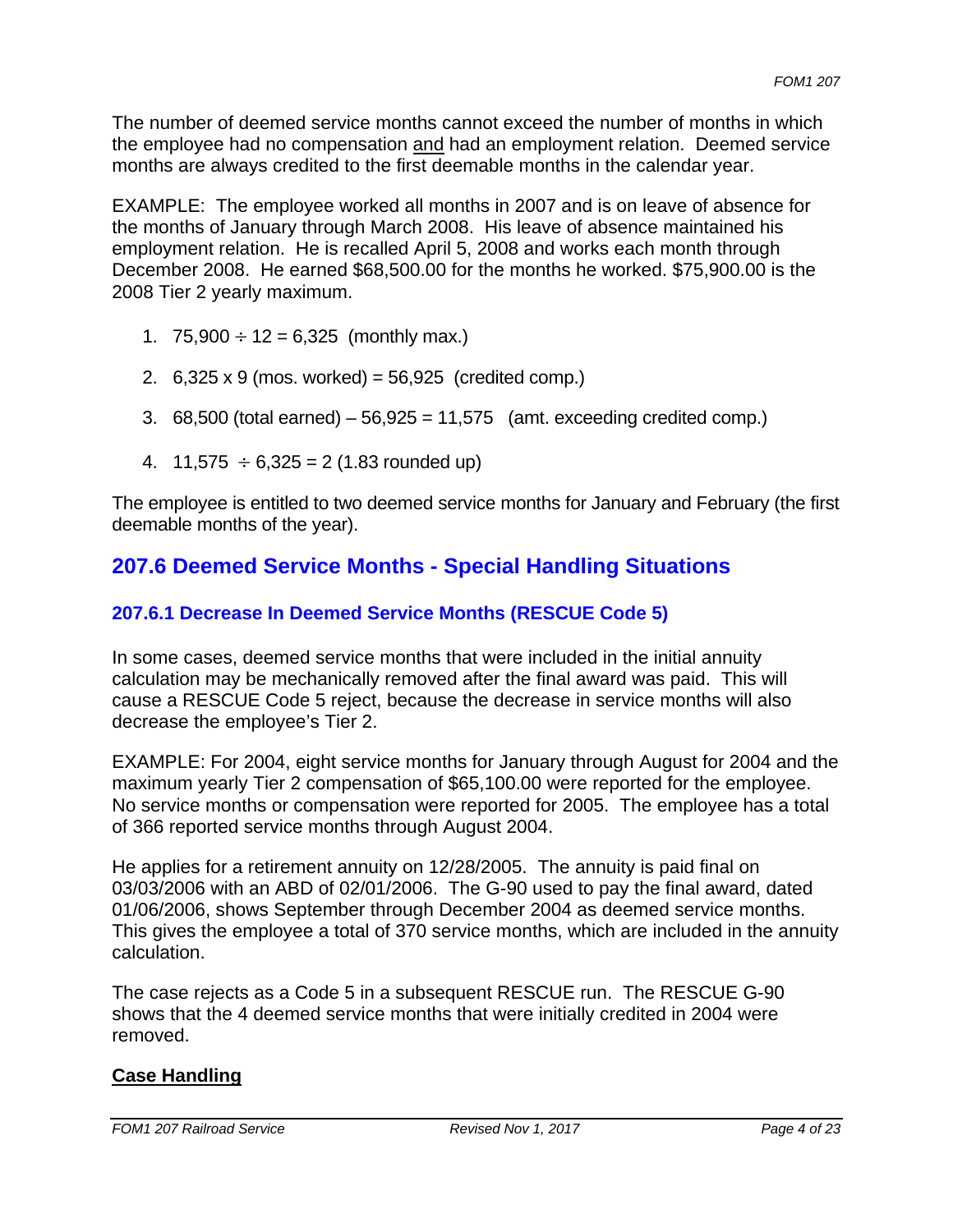When you receive a case in which deemed service months were previously credited and used in an annuity calculation and are later removed, first verify that the months were not removed due to any reported service month or compensation adjustments. If there are no service month or compensation adjustments, take the following action:

- 1. Do not adjust the annuity for the decrease in deemed service months.
- 2. Compare the G-90 used to pay the final annuity with the RESCUE G-90, and determine which deemed service months were removed.
- 3. Send an email to the QRSC mailbox and include the following information:
	- "Deemed Service Months Removed" in the Subject line.
	- EE's name and claim number.
	- EE's ABD.
	- The year in question.
	- The date of the G-90 used to pay the annuity.
	- The date of the RESCUE G-90 that shows the deemed service months removed.
	- Which deemed service months were removed.

The CESC examiner will determine which of the removed deemed service months should be restored, if any, and post them to EDM. The CESC examiner will respond with a return email to the RBD mailbox advising that CES action has been completed.

After you receive the return email from CESC, request a new G-90 and, if necessary, adjust the annuity.

# **207.7 Effect of Deemed Service Months on Annuity Beginning Date and Current Connection**

Credit for deemed service months occasionally may be a factor in selecting an ABD, if additional months are needed to establish basic eligibility, increase the Tier 2 amount, or create a current connection.

EXAMPLE: The employee works in all months from January through May 2008, the month in which he attains age 60, making him eligible for an ABD of 06/01/2008. His reported compensation for the year is \$41,000.00. He wants to receive a 60/30 annuity, but has only 358 service months through May. Based on his compensation of \$41,000.00, he can be credited with two deemed service months, if he designates an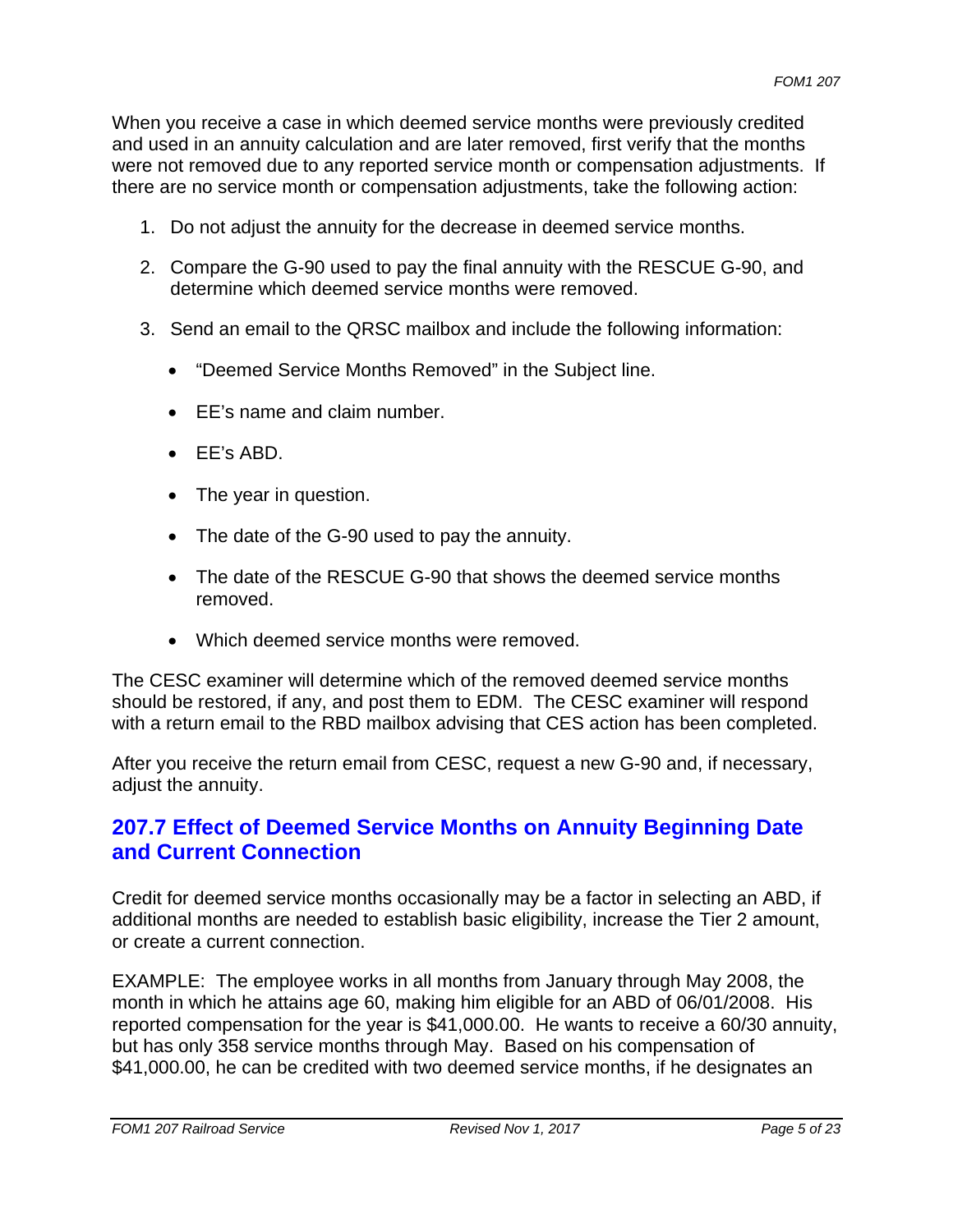ABD of 08/01/2008, instead of the earlier ABD of 06/01/2008. This would give him 360 service months and entitle him to the 60/30 annuity.

# **207.8 Year of Service**

Twelve creditable service months, consecutive or not, constitute a year of service. In determining the employee's total years of service, part of a year is shown as a fraction. For example, 125 months of service is 10 5/12 years.

#### **207.8.1 Prior to 10-1-81**

Prior to 10-1-81, final fractions of 6 months or more counted as 1 year of service if the employee annuity:

- A. Began to accrue before 7-31-46; or
- B. Began to accrue after 7-31-46, was awarded before 10-30-51 and the employee had at least 54 months of service; or
- C. Was awarded on or after 10-30-51 and the employee had at least 126 months of service.

### **207.8.2 Effective 10-1-81 or Later**

However, the amendments provided a transitional period for implementing this change. Beginning 10-1-81, under the l981 Railroad Retirement Act amendments, an employee receives credit for his actual months of service. A fractional year of 6 or more months is no longer counted as a full year. An ultimate fraction is taken at its actual value. If the application was filed before 4-1-82, the years of service used on or after 10-1-81 cannot be less than what the employee had in 9-1981, when an ultimate fraction of 6 months counted as a full year.

Example 1: An employee qualified for a 60/30 annuity if he had at least 354 months in September 1981 and filed an application before 4-1-82. But, if he filed 4-1-82 or later, he must have 360 months to qualify for a 60/30 annuity.

Example 2: An employee with 27 7/12 years of service in September 1981 filed an application before 4-1-82. His annuity computation was based on 28 years, even if he had no additional service after September 1981.

# **207.9 Service Months Based on Pay for Time Not Worked**

### **207.9.1 Period Covered by Dismissal Pay**

An employee can receive service months for an identifiable period in which he could have been directed to work, if he receives compensation in lieu of notice of dismissal. In order to credit the service month, it is sufficient that the employer had the right to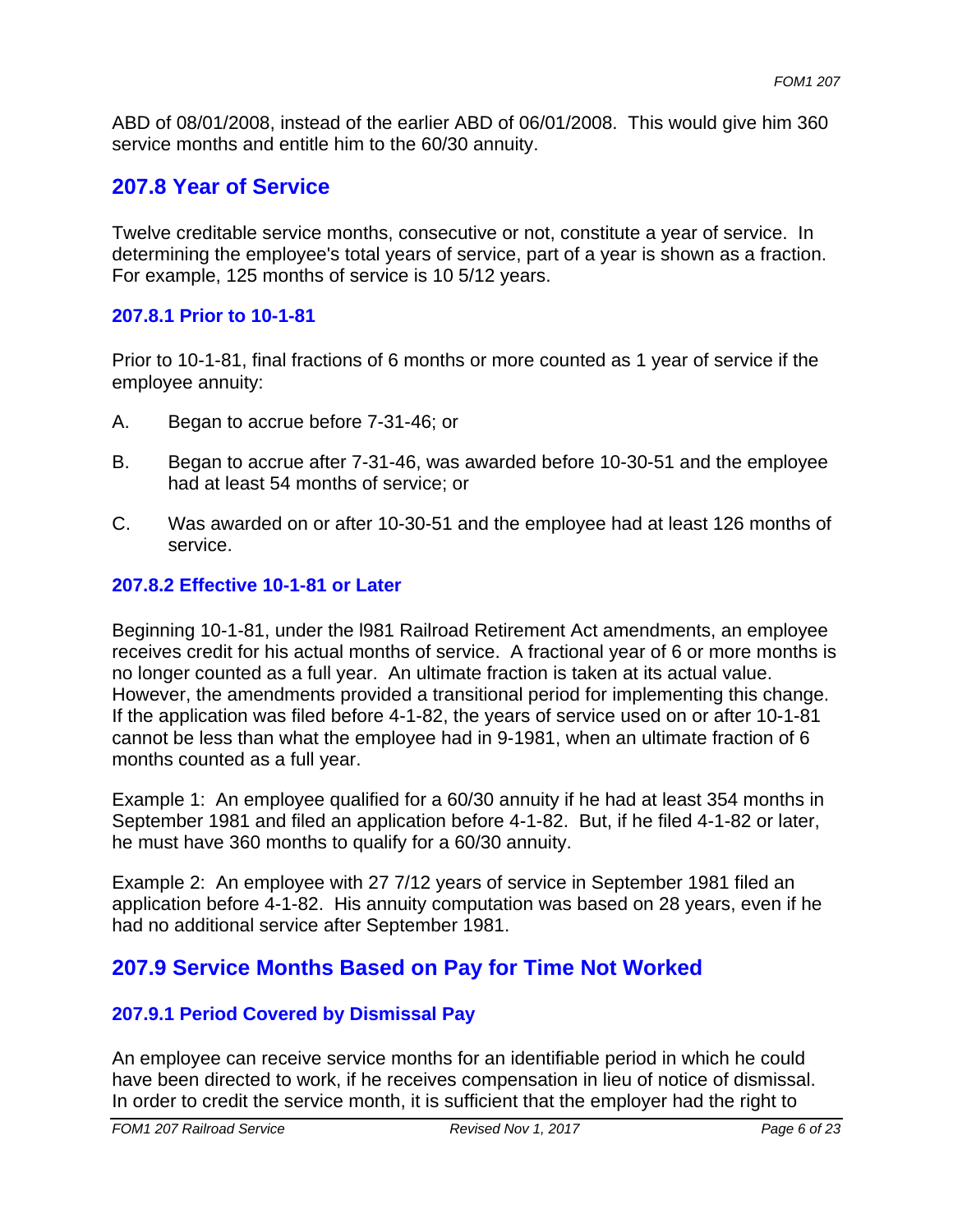exercise the power of direction of the employee's services and could have required the employee to work (see FOM1 211, "Pay For Time Not Worked").

### **207.9.2 Period Covered by Pay for Time Lost**

An employee can receive service months for an identifiable period during which a person maintained an employment relation, but did not actually perform any service, if he was paid compensation for time lost as an employee for that period (see FOM1 211, "Pay For Time Not Worked").

# **207.10 Limitations on Service**

### **207.10.1 Prior Service or Red Cap Service Before 9-1941**

Prior Service (service before 1937) or Red Cap Service before 9-1941 may be included in the years of service as explained in FOM1 Art. 2 Appendix A.

#### **207.10.2 Canadian Service**

Refer to FOM1 205.4.

### **207.10.3 Creditability of Military Service**

Military service (M/S) after 1956 may be credited and included in the employee's years of service as explained in FOM1 215. When employee service was rendered and M/S was credited for the same calendar month, only one month of M/S can be counted.

### **207.10.4 Joint Employer Service**

When service was performed for two or more employers in the same calendar month, only one month of service can be counted.

#### **207.10.5 Title VII**

One railroad service month could be credited to the month that an employee filed for and received benefits under Title VII of the Regional Rail Reorganization Act. However if the employee worked in the railroad industry in that month, no service month can be credited based on Title VII filing.

#### **207.10.6 Service After Annuity Beginning Date**

Active service rendered after an annuity has begun to accrue may be included in the years of service, if the additional amount payable would be more than \$1.00. However, deemed service months (FOM1 207.5) cannot be given. See FOM1 207.12 for information about service after the ABD and instructions for handling cases with service after the ABD.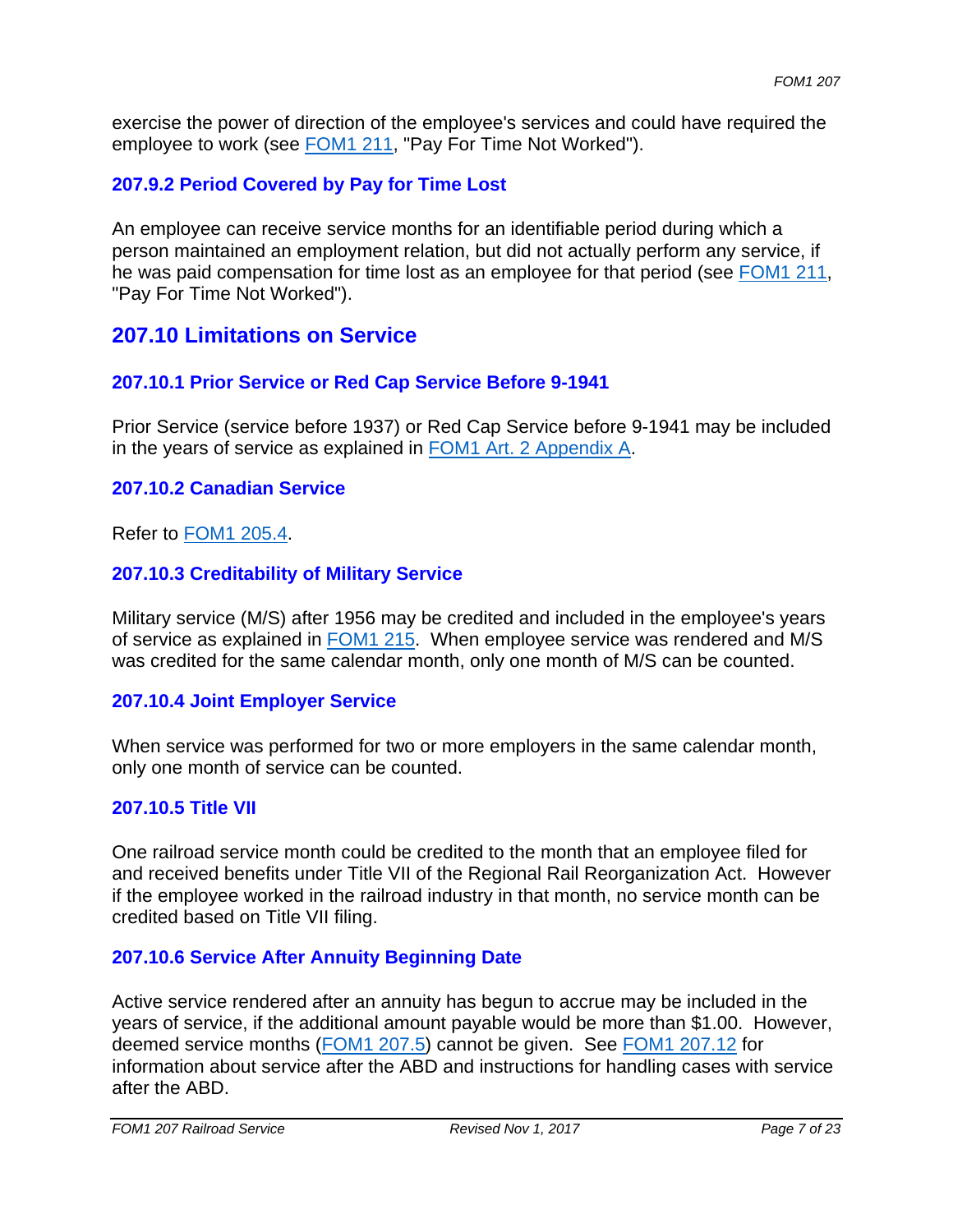#### **207.10.7 Service as Delegate to National or International Convention of a Railway Labor Organization**

Service performed on or after April 1, 1954 as a delegate to a national or international convention of a railway labor organization is not creditable unless the person who rendered this service had also performed other service which could be included in his years of service.

# **207.11 Protest of Service Month Record**

Inquiries about service records should be forwarded to the Office of Programs, Policy & Systems-Center of Employer Services (P&S-CESC), Protest Unit. Inquiries from employees, labor unions or railroad employers about the crediting of service in specific cases should also be referred to the Protest Unit.

Under Section 9 of the Railroad Retirement Act, RRB's records of service and compensation are conclusive, unless an error or omission is reported within 4 years after the day on which the initial service month report was required to be made.

# **207.12\_Railroad Service Months After the Annuity Beginning Date**

## **207.12.1 General**

The Employee Data Maintenance system (EDM) contains the record of an employee's service months and compensation reported by his or her employer(s). EDM is programmed to check for service months after the ABD when either the employee's annual service and compensation report is posted to the earnings record, a service or compensation adjustment is made, or an ABD is added or changed.

Because an annuity is not payable for a month in which an employee is in railroad service, service months reported after the ABD can cause an overpayment in an employee's annuity and must be investigated in many cases to determine if the service months were reported correctly. If the months were reported correctly, the annuity may need to be suspended, an overpayment recovered, or other action may be necessary. Service months reported erroneously (e.g., service months reported for payment in lieu of vacation) are removed from the employee's earnings record.

The main reasons service months after the ABD are reported are:

- The employee returns to railroad service;
- The employee has months for vacation taken after the ABD;
- The employer erroneously reports service months (e.g., for payment in lieu of vacation); or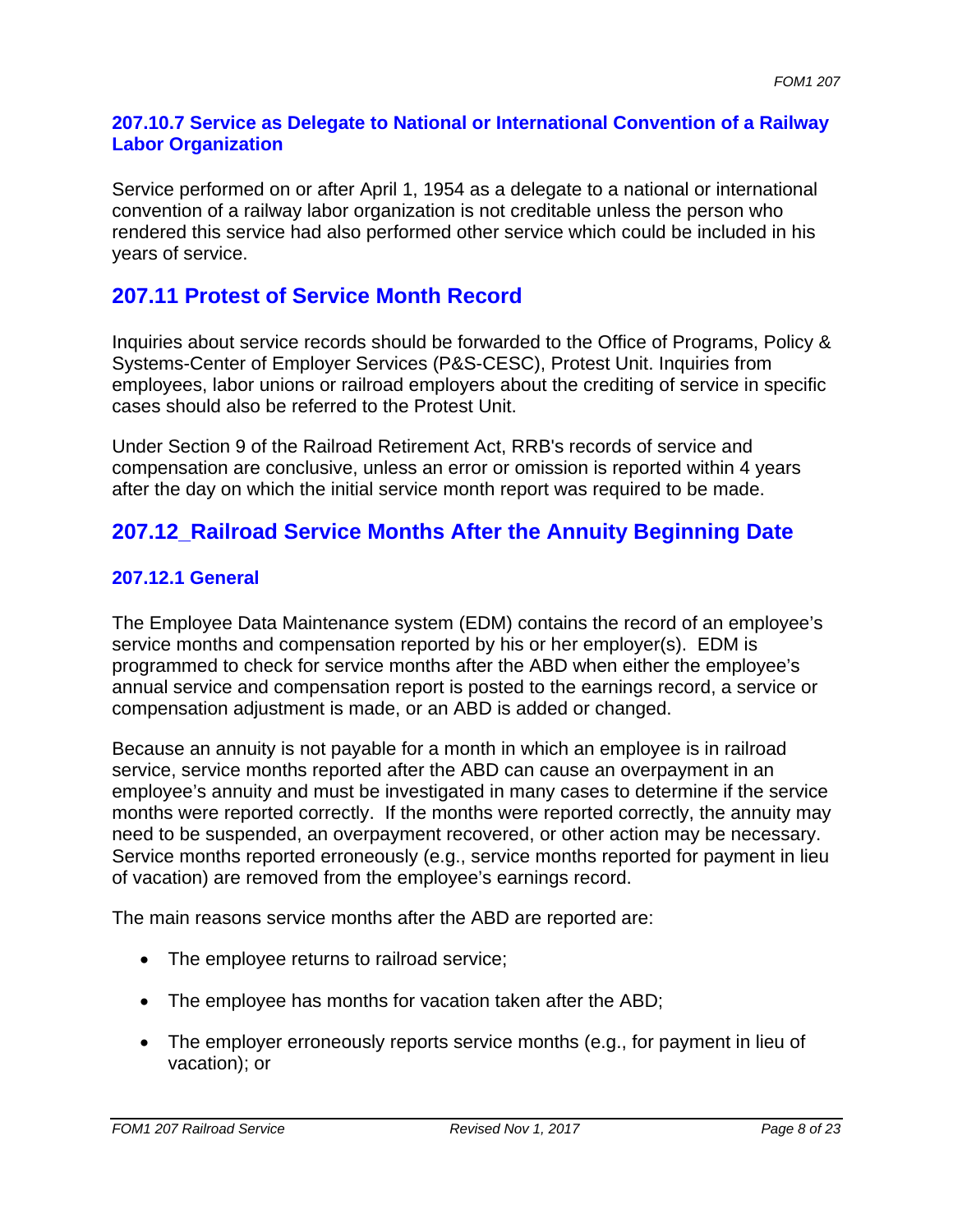• The ABD is set to a date earlier than the last month of employer service (usually in disability annuity cases).

## **207.12.2 EDM Service After ABD Indicators**

Both the EDM Employee Demographic Information and Employee Service and RUIA Information screens contain a Service After ABD field (see CCOM 104). When there is an ABD on the EDM record, an indicator (or flag) appears in the field. No indicator means there is no ABD. The indicators are mechanically re-evaluated and reset, if necessary, when service months or compensation are added or adjusted, or when an ABD is added or changed. The indicators are also reset manually in some cases.

The indicators and their meanings are:

LESS THAN 4 SM – There are  $0 - 3$  service months after the ABD after earnings and/or an ABD are posted to EDM. Service months erroneously reported for payment in lieu of vacation are assumed and SEARCH will cut back any service months and not include them in the computation. No action is necessary.

INVESTIGATION PENDING – There are 4 or more service months after the ABD. Also, the indicator will change to INVESTIGATION PENDING when it is currently set to PROPERLY CREDITED SM and any additional service months are posted. Form GL-132 has been or will be released.

RESOLVED – Investigation has been completed. Usually this means Form GL-132 was returned and either all the service months after the ABD have been removed, or the ABD has been moved to a date after the last reported service month, if allowed by reopening rules (see RCM 6.2 for reopening rules).

PROPERLY CREDITED SM – EE returned to service or, if no longer in service, had service after the ABD. All of the service months after the ABD will remain in EDM. RRB has taken or will take action to suspend, recover any overpayment, etc.

UNRESOLVED – Accounts with at least 4 service months after the ABD that will not be resolved (typically old cases that were unresolved prior to the conversion to the current indicators and processing). No action necessary unless initiated at the Director level.

### **207.12.3 Service After ABD After Annual Earnings Report Posted to EDM**

The following occurs when an employer reports service months after the ABD on the employee's annual earnings report.

#### **A. When the employer reports 3 service months or less after the ABD:**

1. SEARCH assumes the month(s) were erroneously reported for payment in lieu of vacation, credits the compensation to the last day worked, and does not use the service months in annuity calculations;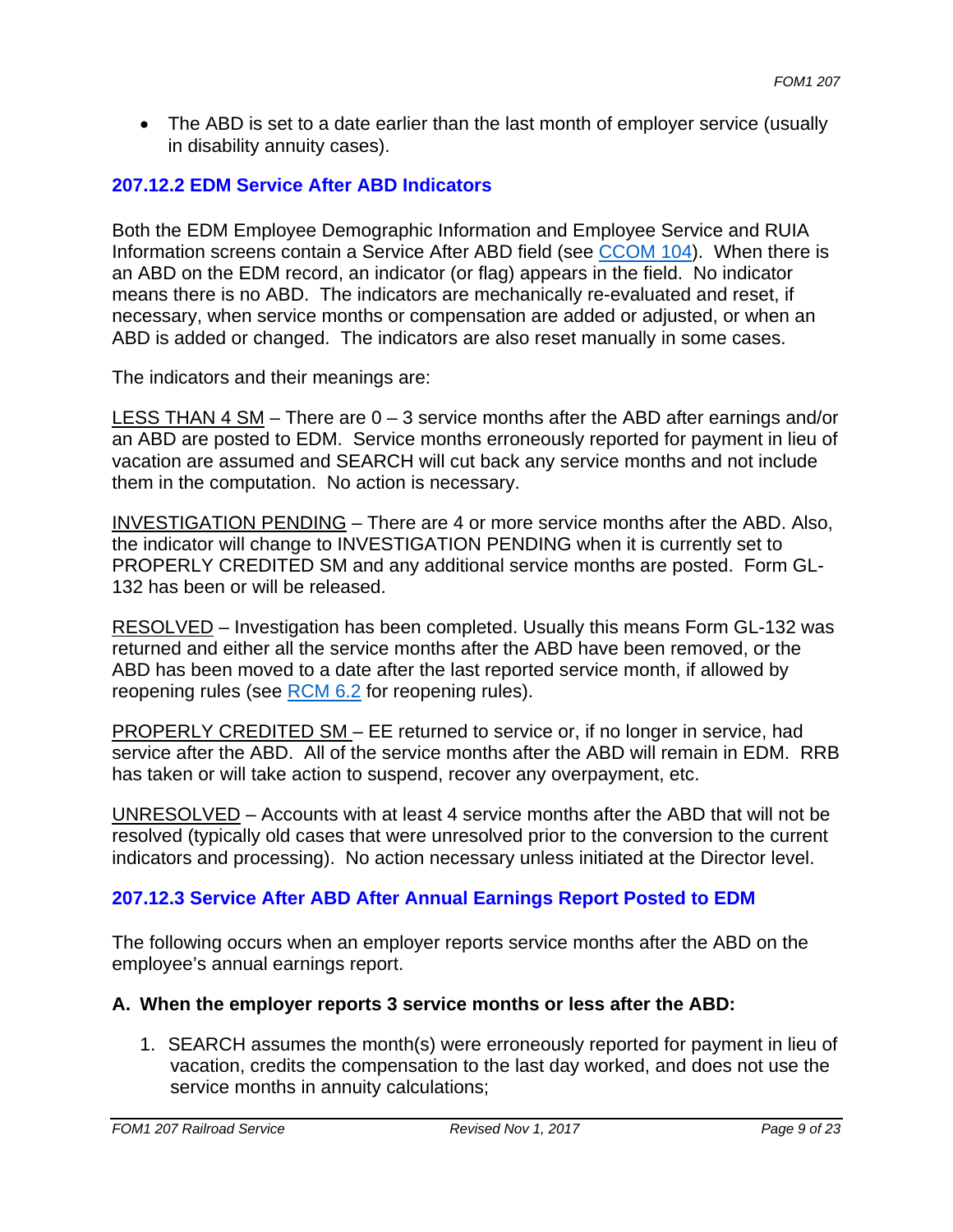2. LESS THAN 4 SM is entered in the SERVICE AFTER ABD field of both the EDM Employee Demographic Information and Employee Service and RUIA Information screens.

#### **B. When the Employer Reports 4 or More Service Months after the ABD:**

- 1. The record is flagged for investigation of the service months after the ABD and INVESTIGATION PENDING is entered in the SERVICE AFTER ABD fields.
- 2. The reported service months are verified with the employer.
	- If the employer indicates all of the service months were reported erroneously, the months are removed from EDM and RESOLVED is entered in the SERVICE AFTER ABD fields;
	- If the employer indicates the service months were reported correctly, they remain on EDM, PROPERLY CREDITED SM is entered in the SERVICE AFTER ABD fields, and the service after ABD information is forwarded to RBD, normally on Form GL-132, to review and take the necessary action.

### **207.12.4 Service After ABD After Adjustment Made to Earnings Record**

EDM is programmed to check for service months after the ABD whenever a change is made to an employee's EDM record (e.g., additional service months reported, compensation amount(s) increased, ABD added or changed, etc.). This can result in the employee having 4 or more service months after the ABD when (s)he previously had 3 or less. When this occurs, the SERVICE AFTER ABD flag is reset from LESS THAN 4 SM to INVESTIGATION PENDING. All of the reported service months after the ABD are then investigated, including those that were already posted prior to the adjustment (see FOM1 207.12.3, above).

EXAMPLE: Employee's ABD is 02/01/2006 and service months were initially reported for February, March, and April of 2006. LESS THAN 4 SM was entered in the SERVICE AFTER ABD field, and no action was necessary at the time. The employer submits a 2007 service and compensation report showing a service month reported for March. LESS THAN 4 SM is changed to INVESTIGATION PENDING in the SERVICE AFTER ABD field, and all 4 service months are investigated.

### **207.12.5 Investigating Service Months After ABD**

### **A. CESC Investigates Service After ABD**

CESC of P&S has the primary responsibility for investigating service months after the ABD. The cases requiring investigation primarily are identified in its biannual Return to Service Project. However, individual cases may be referred to CESC by RBD.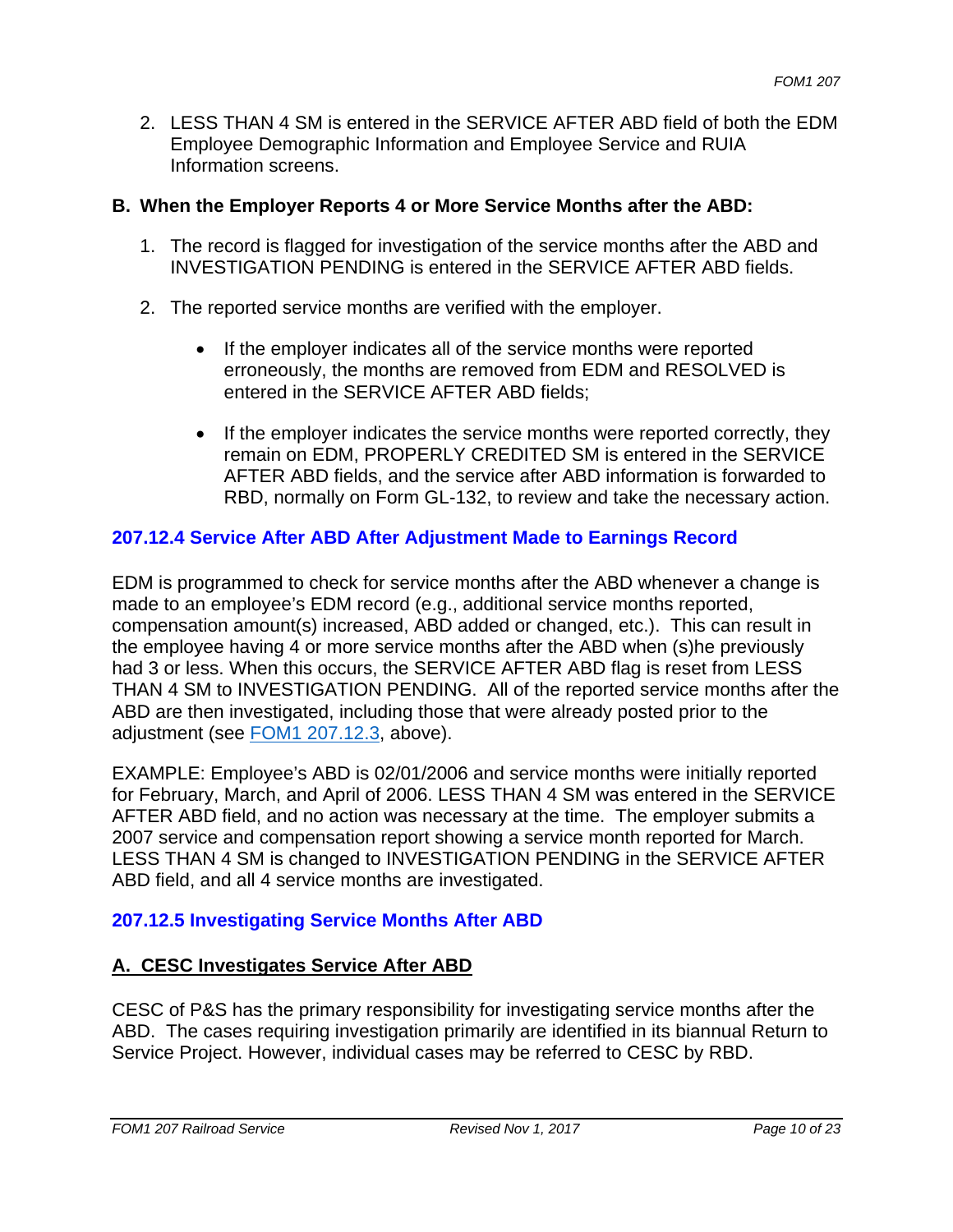CESC generally runs the Return to Service Project twice a year; once in summer, after all annual service and compensation reports have been posted; and once at the end of the year to include any subsequent service and compensation adjustments.

When the project is run, Form GL-132, "Notice of Service Reported for Annuitant Who Is Receiving an RRB Annuity", is printed for each employee with 4 or more service months posted after the ABD, "Investigation Pending" in the EDM Service After Annuity Beginning Date (SAABD) field, and service months after the ABD were reported for months within the four year period prior to the current year (if the project is run in 2009, a GL-132 is printed for each employee with reported service months after the ABD in 2005 or later). Form GL-132 is not printed when the employee's annuity is suspended or terminated with one of the following codes at the time the project is run:

- $\bullet$  01 Death
- 02 Returned to employer service
- $\bullet$  08 Recovery from disability
- 09 Disabled with excess earnings
- 20 Return to substantial gainful activity
- 61 Application or award cancelled
- 62 Deletion of CHICO record.

CESC sends the forms to the respective railroad employers to verify that the service months after the ABD were reported correctly.

The Quality Reporting Service Center (QRSC) in CESC removes the service months from the record if the employer responds that the service months were reported erroneously (e.g., for payment in lieu of vacation).

CESC forwards Form GL-132 to RBD when:

- The employer indicates the employee returned to service;
- The employer indicates the service months were reported correctly for reasons other than returning to railroad service (e.g., was paid for vacation taken); or
- The employer indicates some, but not all, of the service months were reported erroneously and 4 or more service months after the ABD remain after the erroneous months are removed.

If the Form GL-132 is not fully completed, the information on it conflicts with the action taken on EDM, or the appropriate change to the SAABD indicator was not made, make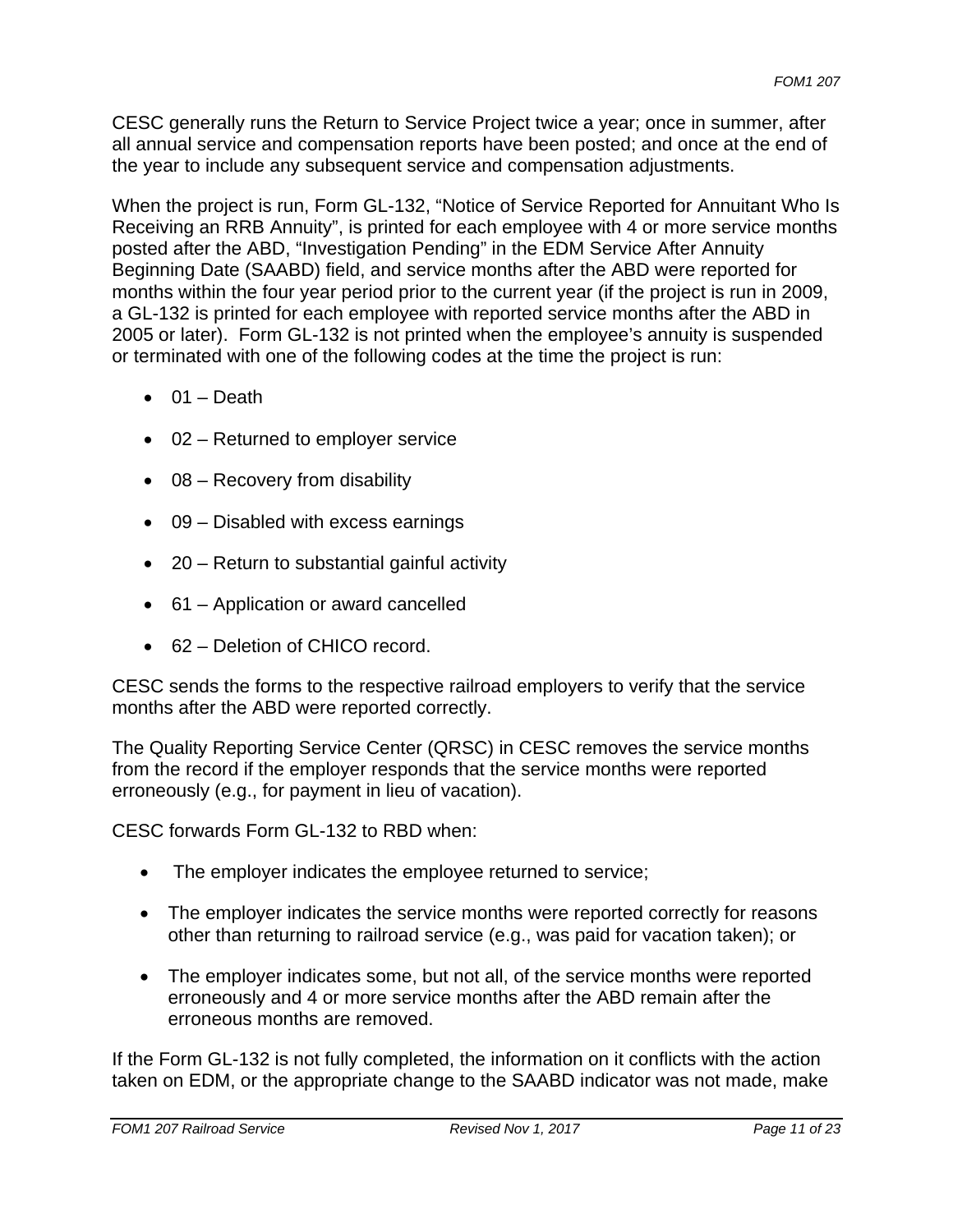a copy of the form for the employee file and return the original to CESC, notating on the form why you are returning it to CESC.

The following chart provides a summary of the action CESC takes based on the information the employer provides.

| <b>Months After the ABD Are:</b> | <b>CES Action:</b>                                                                                                                         |
|----------------------------------|--------------------------------------------------------------------------------------------------------------------------------------------|
| Return to service                | Leave months on EDM<br>• Set EDM SAABD flag to PROPERLY<br><b>CREDITED SERVICE MONTHS</b><br>Forward GL-132 to RBD                         |
| Payment for vacation taken       | Leave months on EDM<br>• Set EDM SAABD flag to PROPERLY<br><b>CREDITED SERVICE MONTHS</b><br>Forward GL-132 to RBD                         |
| <b>Separation Allowance</b>      | Remove months from EDM<br>• Set EDM SAABD flag to Resolved<br>CESC does not forward GL-132 to RBD<br>when months are separation allowance. |
| Pay for time lost                | Leave months on EDM<br>• Set EDM SAABD flag to PROPERLY<br><b>CREDITED SERVICE MONTHS</b><br>Forward GL-132 to RBD                         |
| <b>Dismissal Allowance</b>       | • Leave months on EDM                                                                                                                      |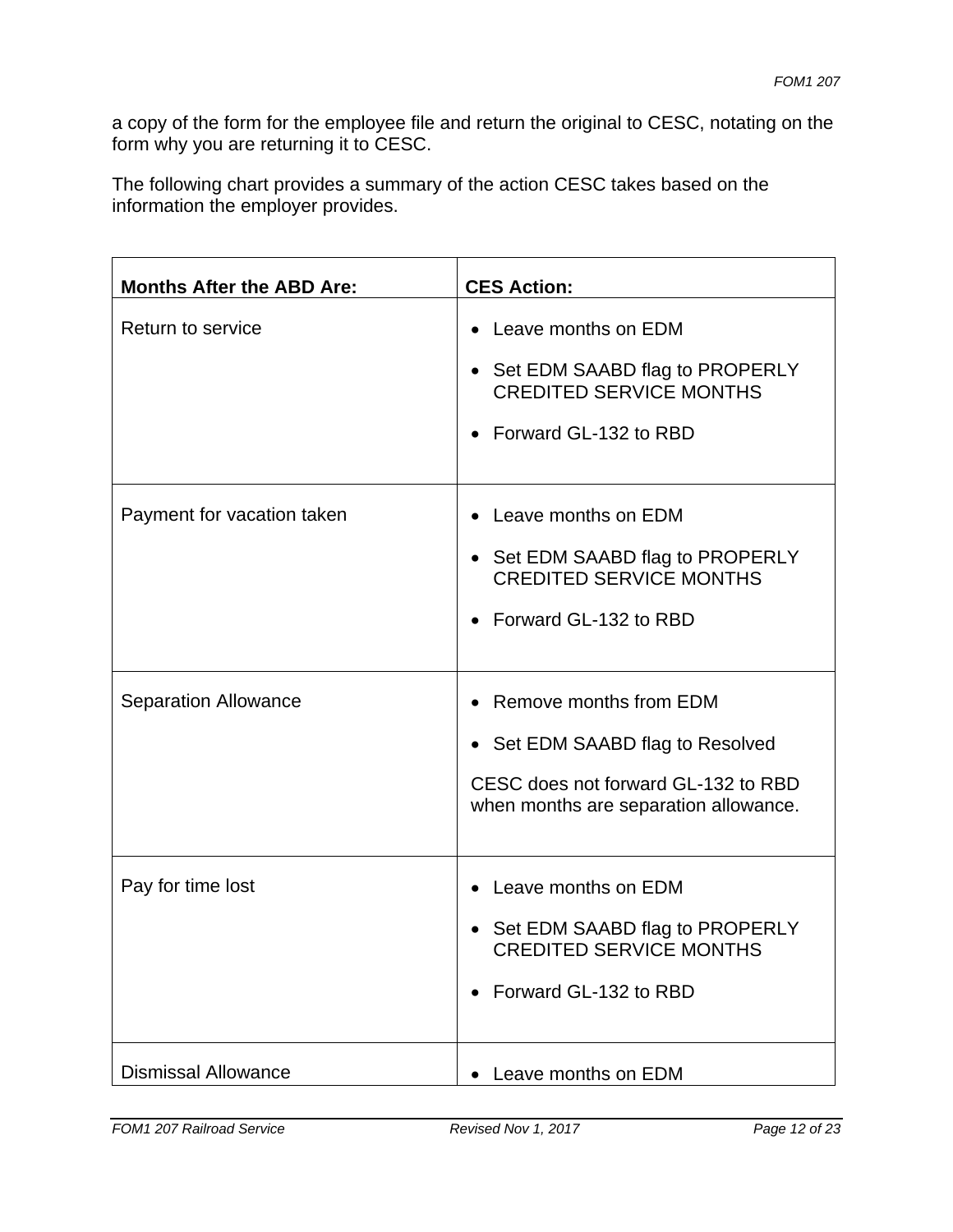|                             | • Set EDM SAABD flag to PROPERLY<br><b>CREDITED SERVICE MONTHS</b><br>Forward GL-132 to RBD                                                        |
|-----------------------------|----------------------------------------------------------------------------------------------------------------------------------------------------|
| <b>Guarantee Pay</b>        | Leave months on EDM<br>• Set EDM SAABD flag to PROPERLY<br><b>CREDITED SERVICE MONTHS</b><br>Forward GL-132 to RBD                                 |
| Reported in error           | Remove months from EDM<br>• Set EDM SAABD flag to RESOLVED<br>CESC does not forward GL-132 to RBD<br>when months are reported in error.            |
| Payment in lieu of vacation | Remove months from EDM<br>Set EDM SAABD flag to RESOLVED<br>CESC does not forward GL-132 to RBD<br>when months are payment in lieu of<br>vacation. |

## **B. When RBD Should Request CESC to Investigate**

## **1. EDM SAABD Indicator Is "Investigation Pending"**

When the EDM Service After ABD indicator is "Investigation Pending", request CESC to investigate when:

- CESC has performed the Return to Service Project (see "NOTE", below); and
- The case is not on Universal STAR with Category Code CES132.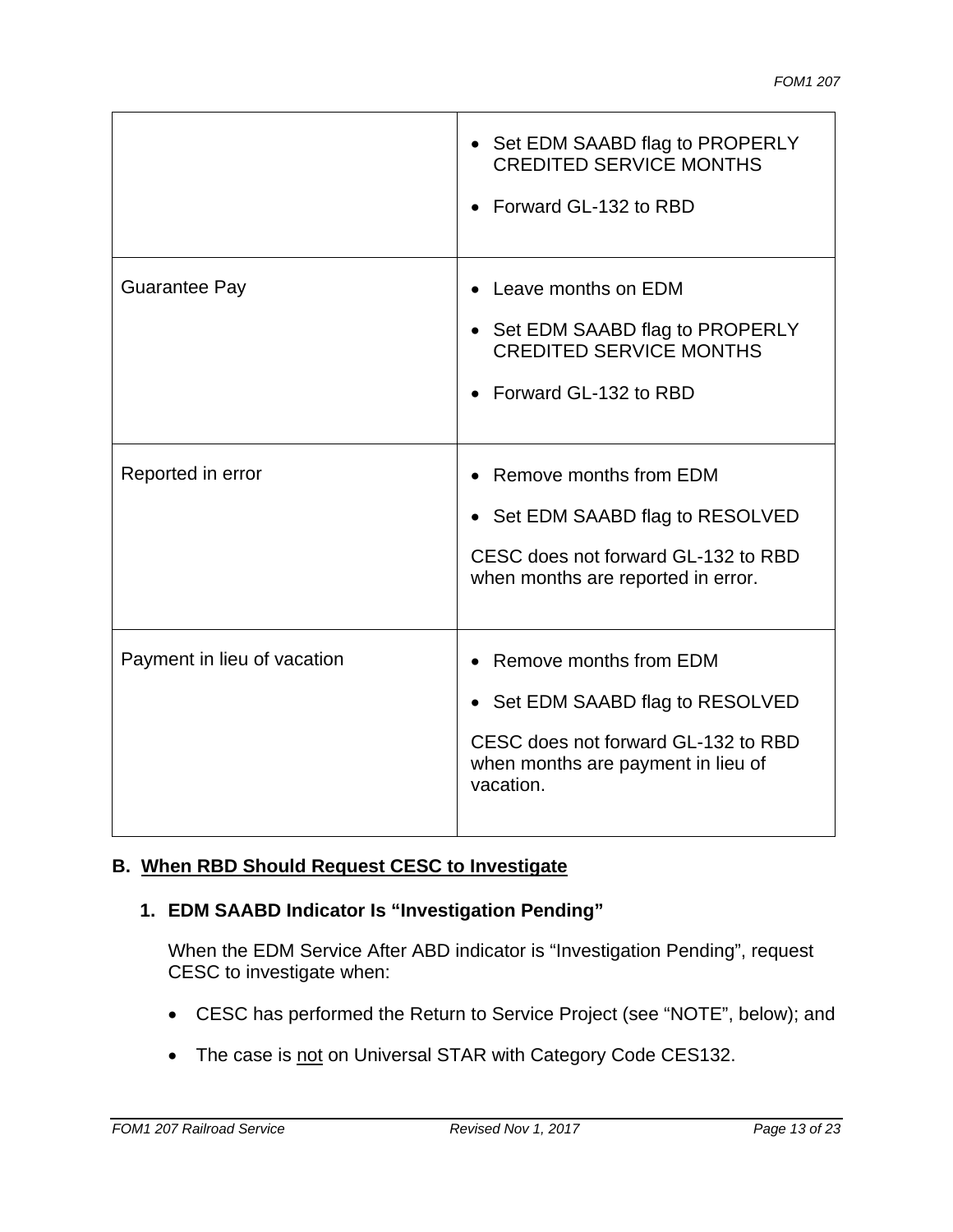CES132 is the Category Code used for CESC's Return to Service Project and indicates Forms GL-132 have been released to employers.

NOTE: CESC generally does not perform the Return to Service Project until June or July. Unless a priority case, service after ABD cases should be held until after the SAABD program is run and the cases are entered on Universal STAR.

## **2. EDM SAABD Indicator Is Other Than "Investigation Pending"**

Request CESC to investigate when the EDM SAABD Indicator is other than "Investigation Pending" only when RRB receives documentation that conflicts with the service month after the ABD information posted to EDM or a GL-132 returned by the employer.

If there is no GL-132 in file for a given year and no documentation that shows conflicting service month information for that year, assume all service months after the ABD have been properly investigated and the appropriate changes to the EDM record have been made.

## **C. When RBD Should Not Request CESC to Investigate**

### 1. **EDM SAABD Indicator Is "Investigation Pending**

When the EDM Service After ABD indicator is "Investigation Pending", do not request CES to investigate when:

- CESC has performed the Return to Service Project (see "NOTE", below); and
- The case is on Universal STAR with Category Code CES132.

CES132 is the Category Code used for CESC's Return to Service Project and indicates Forms GL-132 have been released to employers.

Pend these cases for the receipt of a GL-132 from CESC. Do not pend for less than 2 months, the length of CESC's complete tracing schedule (see CCOM 1205.4).

NOTE: CESC generally does not perform the Return to Service Project until June or July. Unless a priority case, service after ABD cases should be held until after the SAABD program is run and the cases are entered on Universal STAR.

# **2. EDM SAABD Indicator Is Other Than "Investigation Pending"**

When the EDM SAABD indicator is other than "Investigation Pending", assume service months have been investigated and necessary changes to EDM made. Do not request CESC to investigate service months after the ABD unless RRB has received documentation that conflicts with the information on EDM or a completed GL-132 returned by the employer.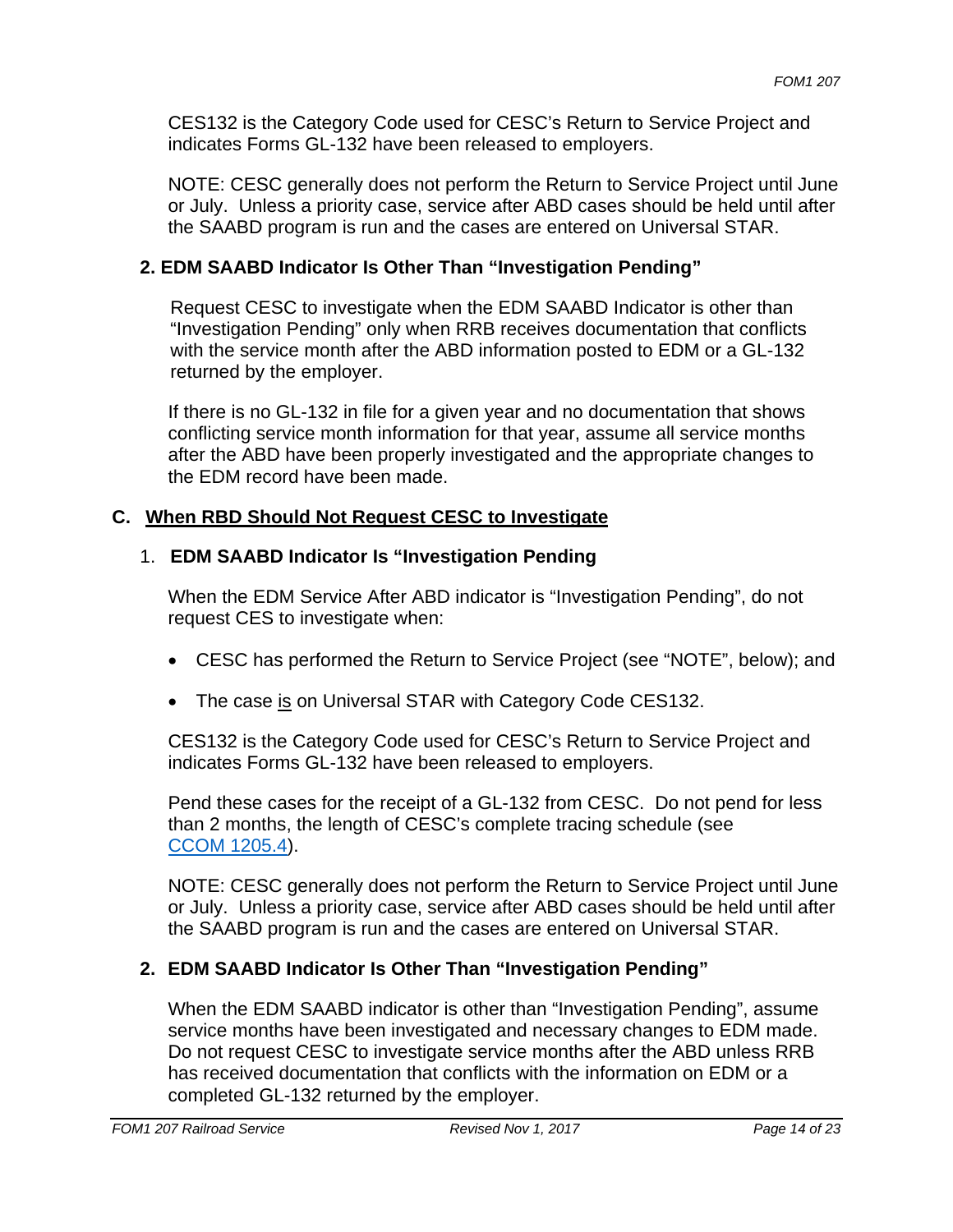#### **D. How to Request CESC to Investigate**

Request CESC to investigate service after the ABD by sending an email to the QRSC mailbox. The email should include the following:

- "RR Service After ABD" in the email subject line;
- The claim number, employee name, and BA number of the employer;
- A statement requesting CESC to investigate the service after the ABD; and
- Any information relating to the service after the ABD available from the file, imaging, etc.

In most cases, CES will fax Form GL-132 to the employer. If RBD handling is required based on the information on the returned form, CESC will send the GL-132 to the RBD Director's office. If RBD handling is not required, CESC will take its action and send an email to the requestor describing what action they took. Allow 45 days for CESC to respond to the initial request.

#### **207.12.6 RBD Receives Form GL-132 from CESC**

RBD is responsible for handling any adjudication required based on the service after ABD information on Form GL-132. This includes:

- Suspending the annuity if the annuitant is still in RR service;
- Determining if the additional months have an impact on entitlement for the employee or his family;
- Calculating any overpayment and taking recovery action;
- Making any necessary adjustments to the annuity to include the additional service;
- Changing the ABD (See FOM1 207.12.7); and
- Coordinating with DBD when the service could impact the annuitant's disability rating.

RBD is also responsible for imaging the GL-132 when its handling is completed.

The following chart provides a summary of RBD action based on the information the employer provides.

| <b>Months After the ABD are:</b><br><b>RBD Action:</b> |
|--------------------------------------------------------|
|--------------------------------------------------------|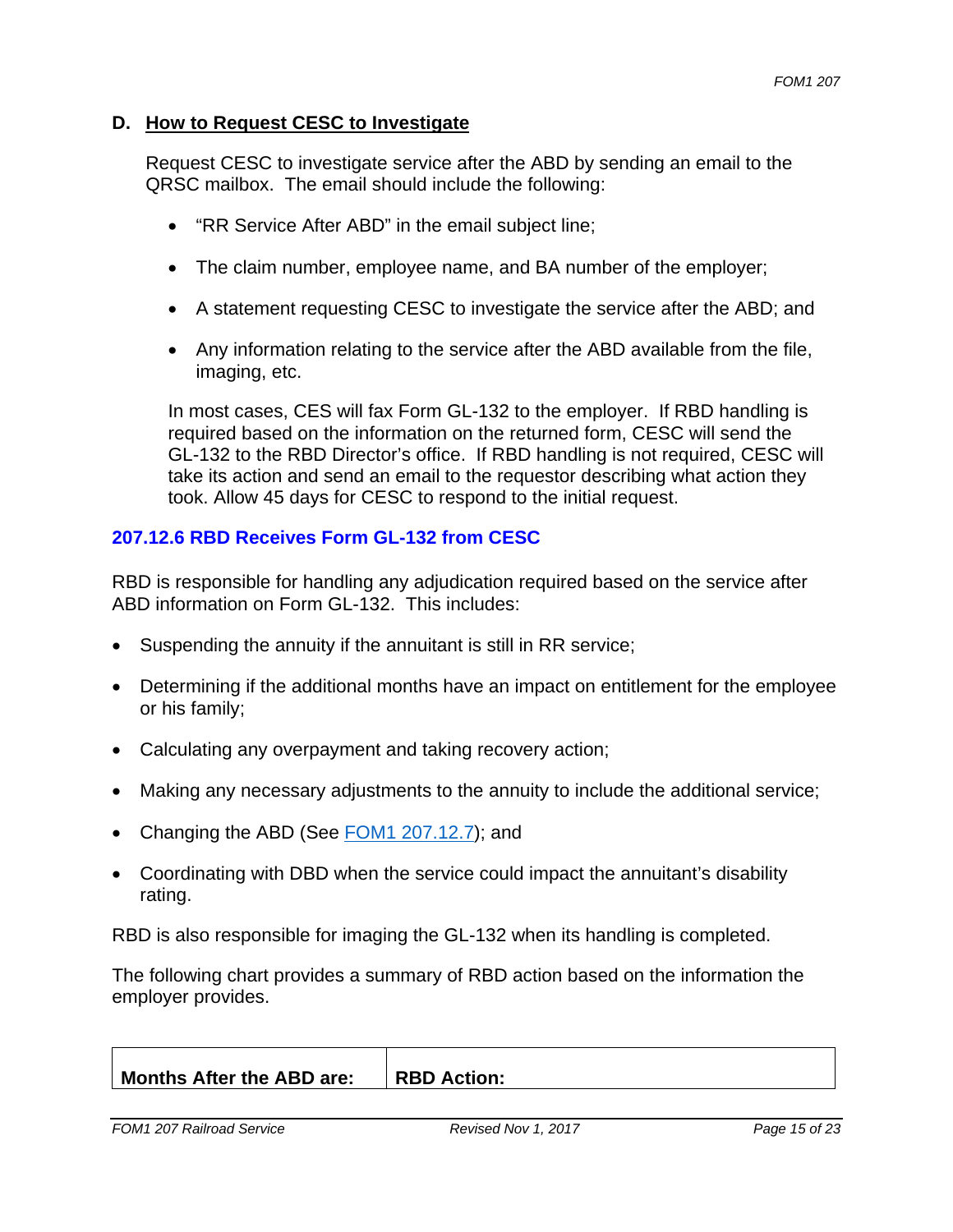| Return to service          | Take all required adjudicative action.<br>Code EE-SPEC-CALC-CD in PREH to a '1' if<br>ABD is not changed.                                                                                                                                            |
|----------------------------|------------------------------------------------------------------------------------------------------------------------------------------------------------------------------------------------------------------------------------------------------|
| Payment for vacation taken | If additional months do not benefit EE or family,<br>$\bullet$<br>no action is necessary.<br>If additional months benefit EE or family, take all<br>required adjudicative action.<br>Code EE-SPEC-CALC-CD in PREH to a '1' if<br>ABD is not changed. |
| Separation allowance       | Review previous use of SAABD.<br>Close open RESCUE referral (case will be<br>$\bullet$<br>included in next RESCUE run).                                                                                                                              |
| Pay for time lost          | Take all required adjudicative action.<br>Code EE-SPEC-CALC-CD in PREH to a '1' if<br>ABD is not changed.                                                                                                                                            |
| Dismissal allowance        | Take all required adjudicative action.<br>Code EE-SPEC-CALC-CD in PREH to a '1' if<br>ABD is not changed.                                                                                                                                            |
| <b>Guarantee Pay</b>       | Take all required adjudicative action.<br>Code EE-SPEC-CALC-CD in PREH to a '1' if<br>ABD is not changed.                                                                                                                                            |
| Reported in error          | Review previous use of SAABD.                                                                                                                                                                                                                        |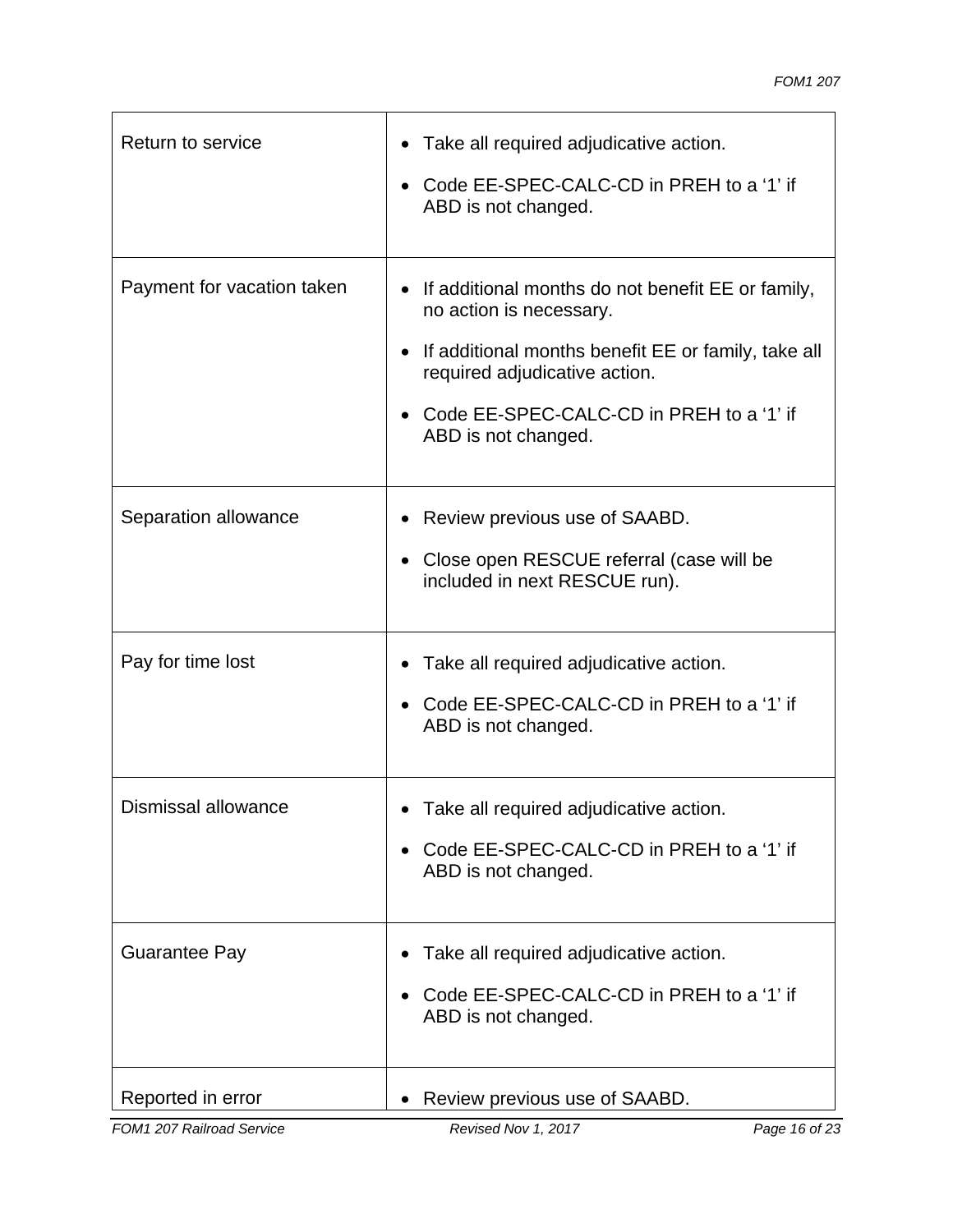|                             | • Close open RESCUE referral (case will be<br>included in next RESCUE run).                                    |
|-----------------------------|----------------------------------------------------------------------------------------------------------------|
| Payment in lieu of vacation | • Review previous use of SAABD.<br>• Close open RESCUE referral (case will be<br>included in next RESCUE run). |

NOTE: In rare situations, CESC may be unable to obtain the SAABD information from the employer. If CESC informs you that this is the case, no action is necessary on the SAABD since RRB cannot verify that the service months were reported correctly.

### **207.12.7 Changing the ABD**

Whether an ABD should be changed depends on the type of service months posted, and whether the months must be consecutive from the current ABD. Use the following guidelines to determine if an ABD should be changed.

#### **A. When Months After ABD are Return to Service or Pay for Time Lost:**

- If the service months are consecutive to the original DLWRR or ABD (the employee remained in railroad service), the ABD must be changed to the day after the new DLWRR provided on the GL-132. If a new DLWRR is not provided, change the ABD to the  $1<sup>st</sup>$  day of the month following the last railroad month posted.
- If the service months are not consecutive to the original DLWRR or ABD (i.e., the employee returned to railroad service), the ABD is not changed.

EXAMPLE #1 – ABD Changed: EE receives a reduced age 62 annuity with 250 service months credited through his ABD of 04/01/2007. The employer reported service months for April, May, June, July, and August of 2007. Change the ABD to 09/01/2007. Adjust the annuity from the new ABD of 09/01/2007 and recover the overpayment for the 5 months worked.

EXAMPLE #2 – ABD Not Changed: EE receives a reduced age 62 annuity with 250 service months credited through his ABD of 04/01/2007. The employer reported service months for July, August, September, and October. Because the additional months are not consecutive to the original DLWRR or ABD, do not change the ABD. Adjust the annuity from November 2007 (month after last month worked) and recover the overpayment for the 4 months worked. Code PREH for return to service.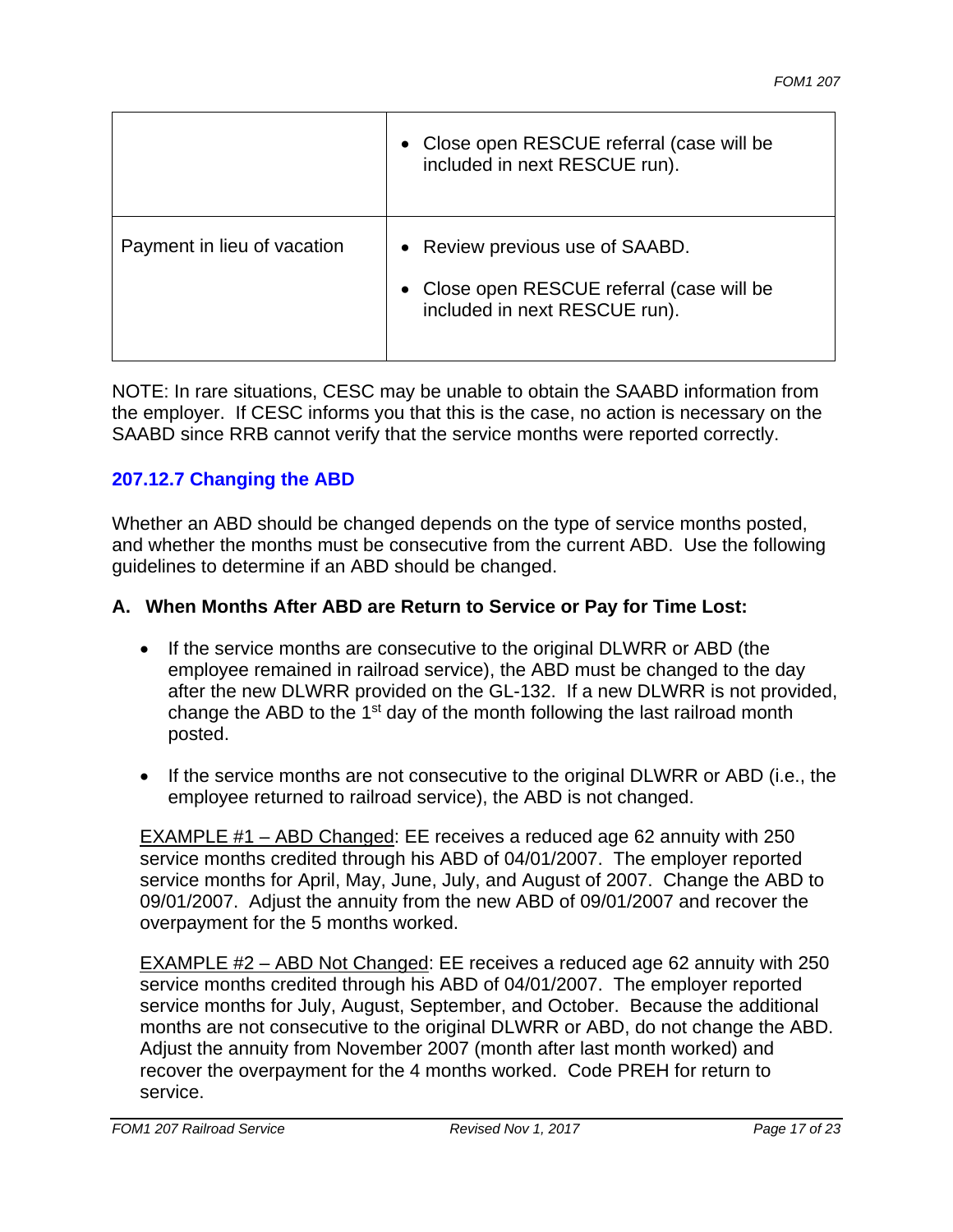EXAMPLE #3 – ABD Changed (EE becomes entitled to different type of annuity): EE receives a reduced age 62 annuity with 356 service months credited through his ABD of 04/01/2007. The employer reported service months for April, May, June, and July. The employee is now eligible for a full 60/30 annuity, because he now has 360 service months. Pay the full 60/30 annuity with an ABD of 08/01/2007. Assess the overpayment for the 4 additional service months from 04/2007 through 08/2007.

EXAMPLE #4 – ABD Changed (Months not consecutive, but EE becomes entitled to different type of retirement annuity): EE receives a reduced age 62 annuity with 356 service months credited through his ABD of 04/01/2007. The employer reported service months for July, August, September, and October 2007. The employee is now eligible for a full 60/30 annuity, because he now has 360 service months. Because this is a different type of retirement annuity, change the ABD and pay the full 60/30 annuity effective 11/01/2007, even though the service months are not consecutive from the original ABD. Assess the overpayment for the 4 additional service months from 07/2007 through 10/2007. Code PREH for the new annuity type.

EXAMPLE #5 – ABD Not Changed (Large gap between ABD and SAABD): EE (DOB 10/31/1949) receives an occupational disability annuity with 400 service months credited through his ABD of 12/01/2004. The employer reported service months for June, July, August, September, and October 2006; and January, March, and August 2007. Because the additional months are not consecutive to the ABD or DLWRR, do not change the ABD. Adjust the annuity at each break in service and recover the overpayment for the 8 months worked. Code PREH for return to service.

### **B. When Months After ABD Are for Payment in Lieu of Vacation.**

- 1. Since the months have been removed, review previous action, if any, that was taken based on the original SAABD months. Reverse the previous action.
- 2. Close the referral on USTAR, if one is pending.

## **C. When Months after ABD are for Vacation Taken.**

Determine if the additional months benefit the employee or family.

1. If the months do not benefit the employee or family, close the referral on USTAR, if one is pending. No further action is necessary.

IMPORTANT NOTE: Service months for vacation taken that are not credited are not removed from EDM (see FOM1 210.2.1). An overpayment should not be assessed for service months after the ABD when the service months are for vacation taken and have not been credited.

2. If the months benefit the employee or family: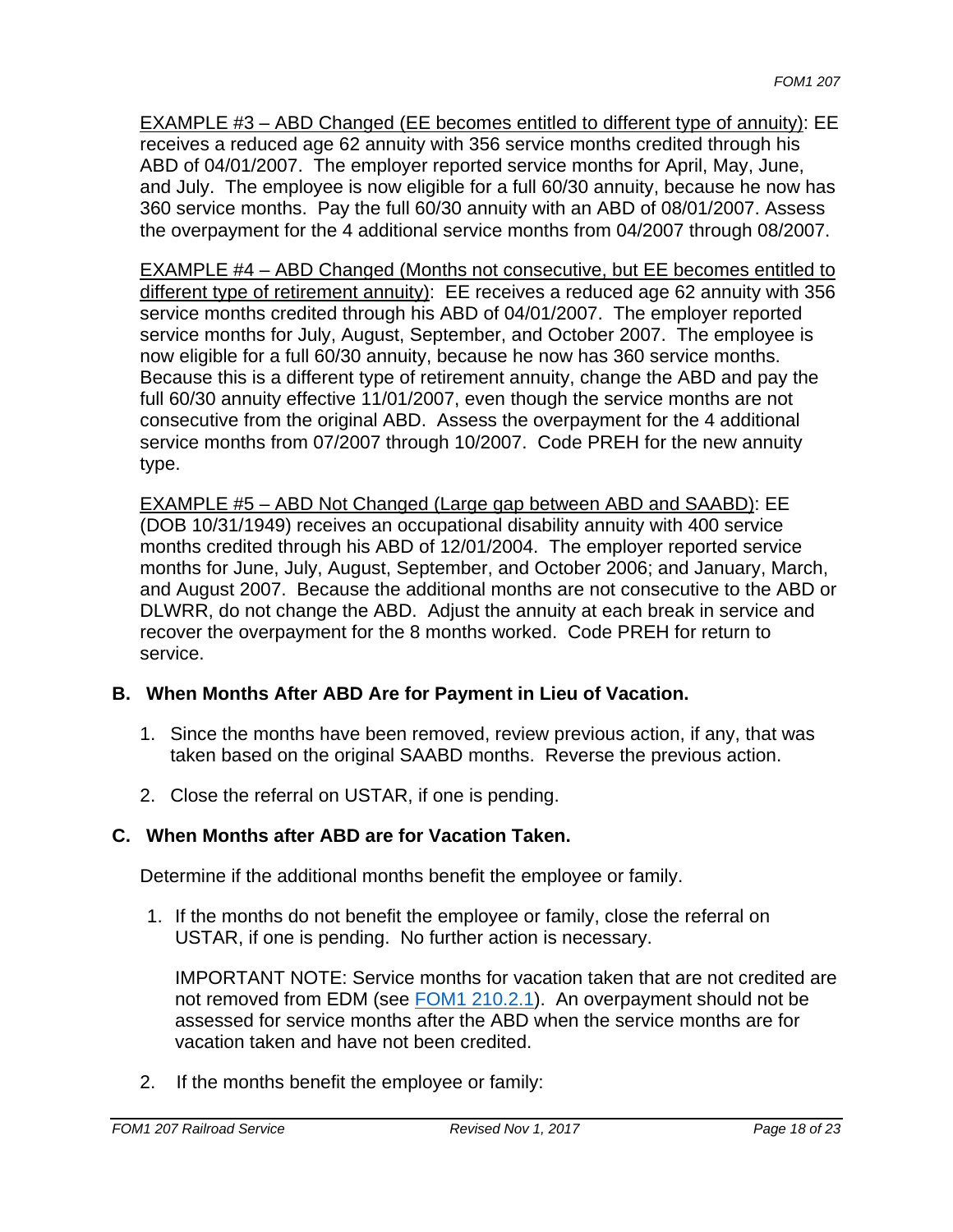- Calculate the annuity with the additional service months included, as well as the net overpayment.
- E-mail the field requesting them to provide the employer with the information and ask him or her to decide if he wants his annuity adjusted.
- *If the employee wants his annuity adjusted to include the vacation months*, have the field obtain a signed statement from him (see FOM1 207.12.8.B).
- When the field has obtained the employee's signed statement, adjust the annuity and recover the overpayment for those months.

NOTE: If the vacation months are not consecutive to the DLW-RR and EE would lose more months than will be added if the ABD is changed, the vacation months can be considered a return to service and the ABD can remain unchanged.

 *If the employee does not want his annuity adjusted to include the vacation months,* close the referral on USTAR, if one is pending. No further action is necessary.

## **207.12.8 Special Situations**

#### **A. Service Months after ABD Needed to Qualify for Benefits**

An employee may have enough service months on EDM to qualify for additional benefits, but because his annuity was paid based on fewer service months than required for those benefits, they are not payable. However, the employee has the option of using any service months after the ABD to attain the required number of service months needed, including service months reported for return to railroad service.

If the employee wishes to use months after the ABD, the current ABD can be changed or kept, depending on what most benefits the employee or family (an ABD can be changed only if the months are consecutive from the original ABD). However, this generally can be done only within 4 years from the date the annuity was initially awarded (see RCM 6.2 for reopening rules). In either case, the annuity is not payable for the service month(s) used to qualify for the additional benefits, and must be recovered.

*When additional months are used for a Supplemental Annuity*, if the required service months to qualify are attained after the employee has already attained the required age, the Supplemental Annuity beginning date is the month following the month the required service months are attained (see FOM1 315.3).

### **B. Spouse Files for Full Age Annuity – EE Disability Annuity Based on Less Than 360 Months**

*FOM1 207 Railroad Service Revised Nov 1, 2017 Page 19 of 23**Page 19 of 23*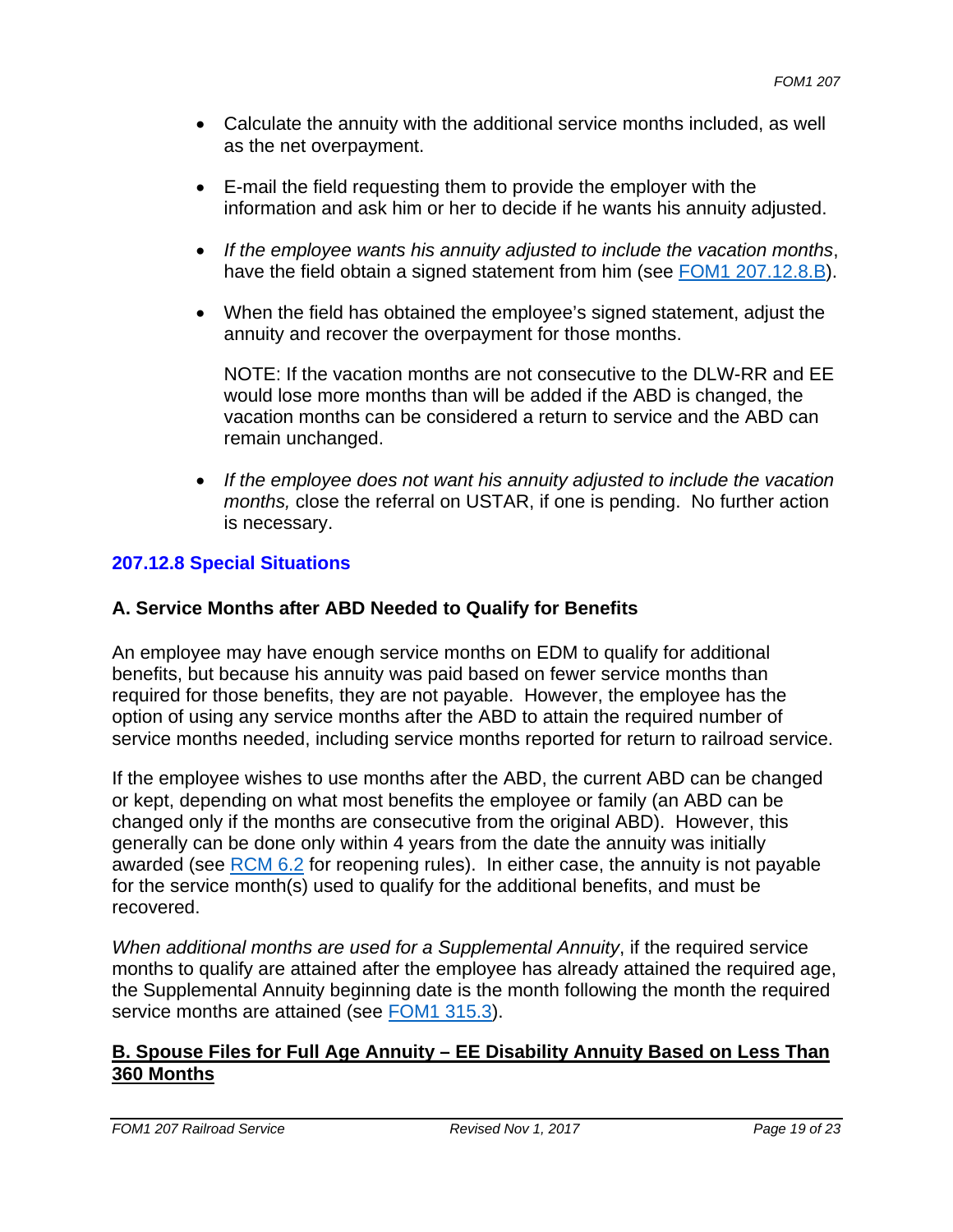This is an example of a common situation in which additional months are needed to qualify for benefits. Other situations should be handled similarly.

A spouse files an application for a full age spouse annuity. The employee's earnings record indicates he has 360 service months (an employee probably would be aware of this from his BA-6). However, she does not qualify for the spouse annuity, because the employee's disability annuity was paid based on less than 360 service months through his ABD.

## 1. Field Office Handling

When a spouse files for a full age spouse annuity and the employee is a disability annuitant, verify the number of service months credited through his ABD by accessing the PREH 3300 screen. Refer to these fields on the left side of the screen:

- YOS-TOT-CNT (Indicates total full years of service)
- YOS-TOT-RMDR-MO-CNT (Indicates additional service months following the last full year of service)

If the YOS-TOT-CNT is 30 or more, no further action is necessary and the application can be submitted for payment.

## If the YOS-TOT-CNT is less than 30, do the following:

a) Determine the total number of service months through the employee's ABD. Use this formula, if necessary:

# **(YOS-TOT-CNT x 12) + YOS-TOT-RMDR-MO-CNT = Total ABD SM**

EXAMPLE:  $(29 \text{ yrs. X } 12) + 9 \text{ mos.} = 357 \text{ Total SM on the ABD}$ 

- b) Access the EDM Employee Service and Earnings Totals screen (PF16) to verify that the employee has at least 360 total creditable service months (see TOTAL CREDITABLE in the left column under SERVICE MONTHS TOTALS).
- c) If TOTAL CREDITABLE is 360 or more, determine the difference between 360 and the number of service months through the ABD. This is the number of additional months the employee needs for the spouse to qualify for the full age spouse annuity.
- d) Advise the employee of the following:
	- Although his service and compensation record indicates he has at least 360 service months, his annuity is based on (give # of SM), which does not qualify the spouse for the full age spouse annuity;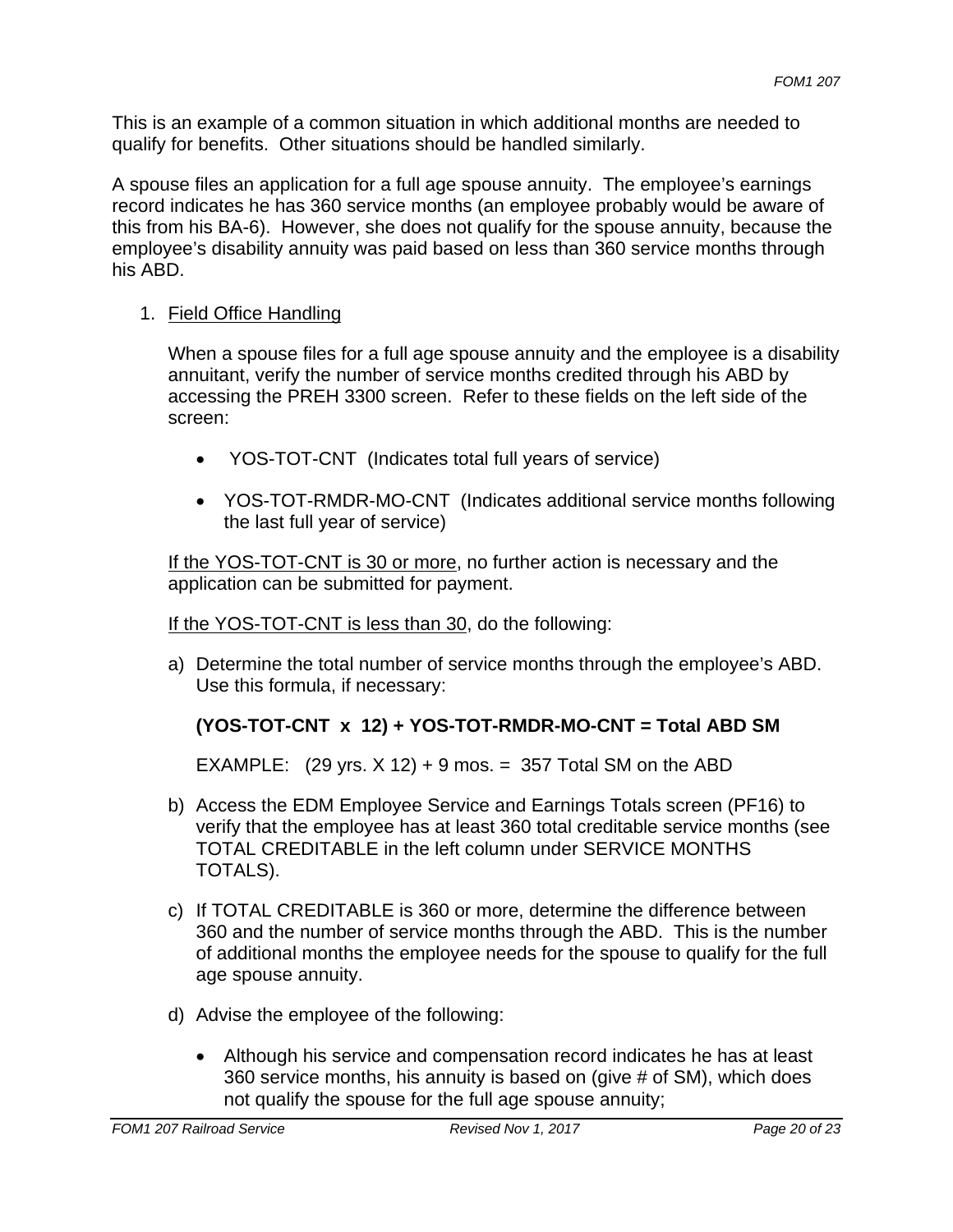- (# of SM) additional service months need to be used to attain 360 and qualify the spouse for the annuity;
- RRB may reset the employee's ABD if it is to both the employee's and spouse's advantage and it is less than 4 years from the date his disability annuity was initially awarded;
- Annuity payments for the additional months that are used must be recovered. Provide an estimate of the overpayment amount [(# of additional months needed) x (current monthly annuity payment) = estimated O/P]. Also advise that all accruals will be applied to the overpayment. If an overpayment remains after the accruals are applied, a letter will be sent that will include the final overpayment amount and repayment options. In most cases, the options are:
	- Refunding the overpayment by cash or credit card;
	- Suspending an annuity until the overpayment amount is recovered (full withholding); or
	- Withholding part of the monthly annuity payment for a set period of time (partial withholding), usually 48 months (i.e.,  $O/P \div 48$  = amount withheld monthly).
- e) If the employee agrees to have the additional service months used, secure a signed statement from him in which he states that he:
	- Agrees to have (# months) additional service months used in order for his spouse to qualify for a full age spouse annuity; and
	- Understands the annuity payments for those months must be recovered, and that the estimated overpayment amount is [(# additional months to be used) x (current monthly annuity payment) = estimated overpayment].
- f) When the employee submits the signed statement, refer the case to RBD for handling. Indicate in Remarks that the employee's annuity was based on less than 360 SM on the ABD, he wants to use additional months to give him 360 SM to qualify the spouse for an annuity, and he has submitted his signed statement.
- g) If the employee does not submit a signed statement or indicates he does not want additional months used to qualify the spouse, submit the spouse application for denial.
- 2. RBD Handling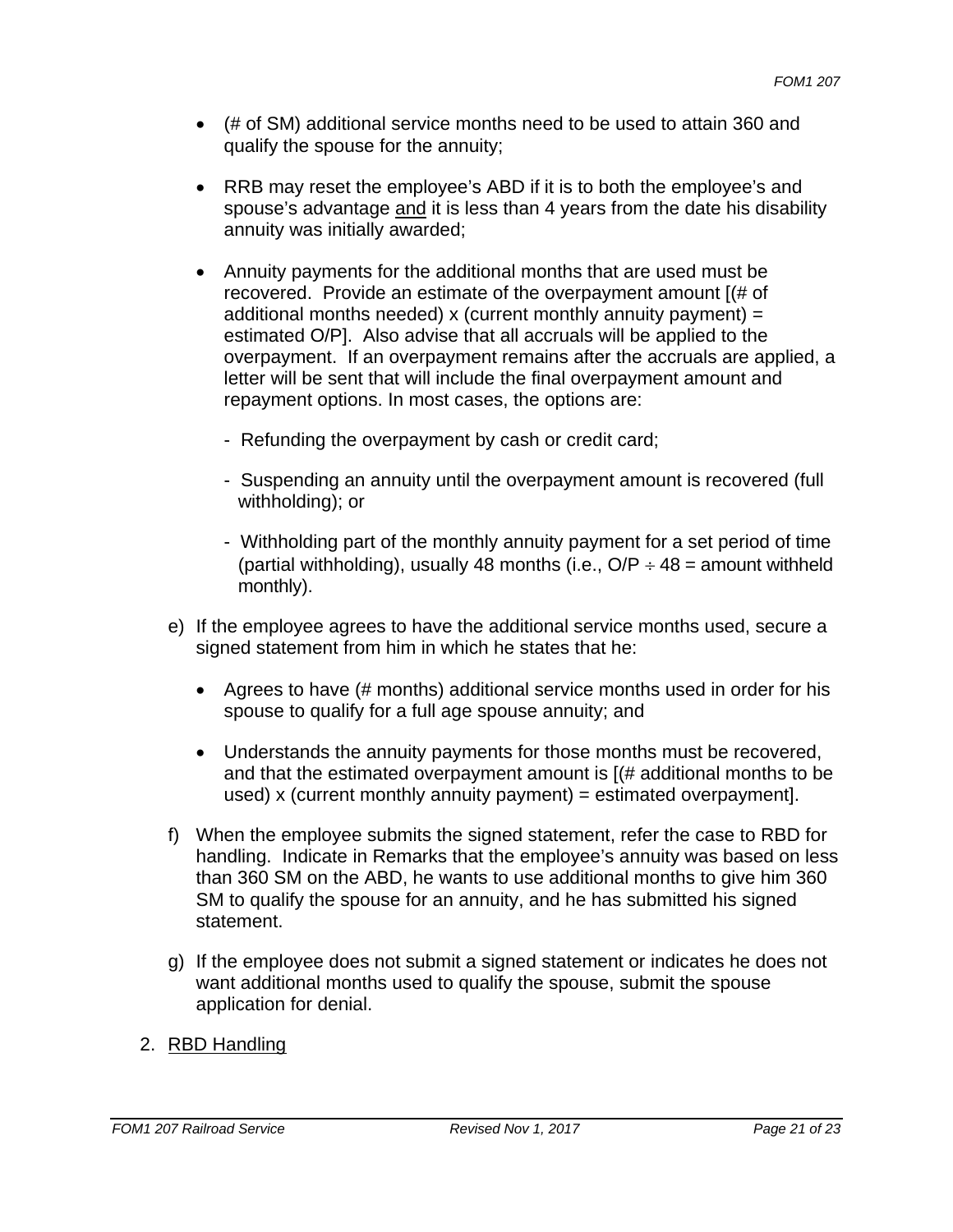- a) When the field office submits an application for RBD handling or notifies RBD they have secured the signed statement (if the application was already submitted):
	- Calculate both the employee's and spouse's annuities with the current employee ABD and also with the ABD reset to the month following the last additional service month used (if it has been less than 4 years from the date the annuity was initially awarded, per the reopening rules in RCM 6.2 ).
	- Pay the initial spouse annuity and recertify the employee's annuity using the most advantageous of the two computations. Apply all accruals to the overpayment.
	- Recover any remaining overpayment per current procedure.
- b) If a case rejects on RASI (Reject Code 083 SPOUSE TOO YOUNG FOR BENEFIT CLAIMED):
	- Do not deny the application. Email the field office advising that the case rejected and request them to secure a signed statement from the employee, per the field office handling instructions, above.
	- When the field office notifies RBD they have secured the statement, pay the initial spouse annuity and recertify the employee's annuity. Apply all accruals to the overpayment.
	- Recover any remaining overpayment per current procedure.
- c) If the employee has less than 4 reported service months after the ABD (EDM SAABD flag is LESS THAN 4 SM):

Send an e-mail to the QRSC mailbox requesting that the service months after the ABD be verified. The e-mail should include the following information:

- "Verify Service Months for Additional Benefits" in the subject line;
- The claim number, employee name, BA number, ABD, and the service months that need to be verified; and
- A general statement that the service months after the ABD need to be verified, because the employee needs additional service months for additional benefits.
- After they have completed their investigation, CESC will send a return e-mail to the RBD mailbox advising whether all reported months are valid